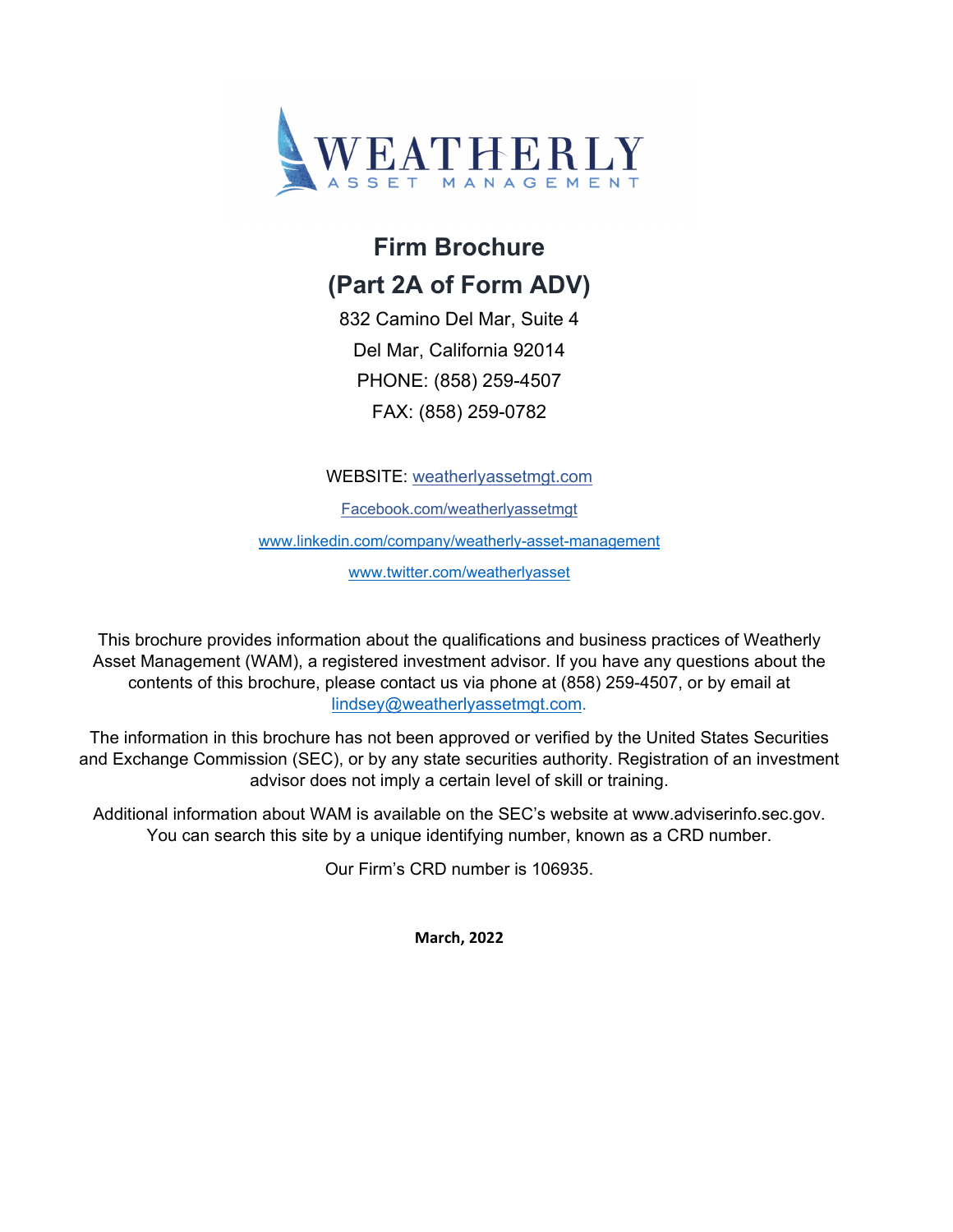# **ATHERLY**

## Item 1 - Weatherly Asset Management Plain English Brochure

Weatherly Asset Management (WAM) is pleased to provide you with our ADV Part 2 Brochure. This is an Advisory Practices Disclosure Statement, which contains important information about our business practices as well as a description of potential conflicts of interest relating to our advisory business which could affect your account with us. This Disclosure Statement applies to the investment activities of Weatherly Asset Management.

## Item 2 - Material Changes

The SEC requires all registered investment advisors to disclose each year a summary of specific and significant changes that have occurred.

Pursuant to these requirements, the firm offers information about its qualifications and business practices to clients on at least an annual basis. The SEC has significantly revamped Part I of the Form ADV to include more in-depth disclosures. The Firm's newly filed ADV Part I as well as Part 2A may be viewed at www.adviserinfo.sec.gov.

The material changes to this March 2022 version of the ADV2A are included in:

- Item 4 and involve the assets under management and number of client relationships as of December 31, 2021
- Item 5 and involve Fee Billing as of March 2022
- Item 7 and involve Account Minimums as of March 2022

Pursuant to federal regulations, WAM will ensure that clients receive a summary of any material changes to this Brochure within 120 days of the close of WAM's fiscal year, along with a copy of this Brochure or an offer to provide the Brochure.

Whenever you would like to receive a complete copy of our Form CRS (Client Relationship Summary) or Firm Brochure Part 2A and Part 2B (detailed information regarding the Firm's Partners and Employees), please contact us at 858-259-4507 or visit our website. WAM's Brochure is also available anytime at the SEC's website at www.adviserinfo.sec.gov.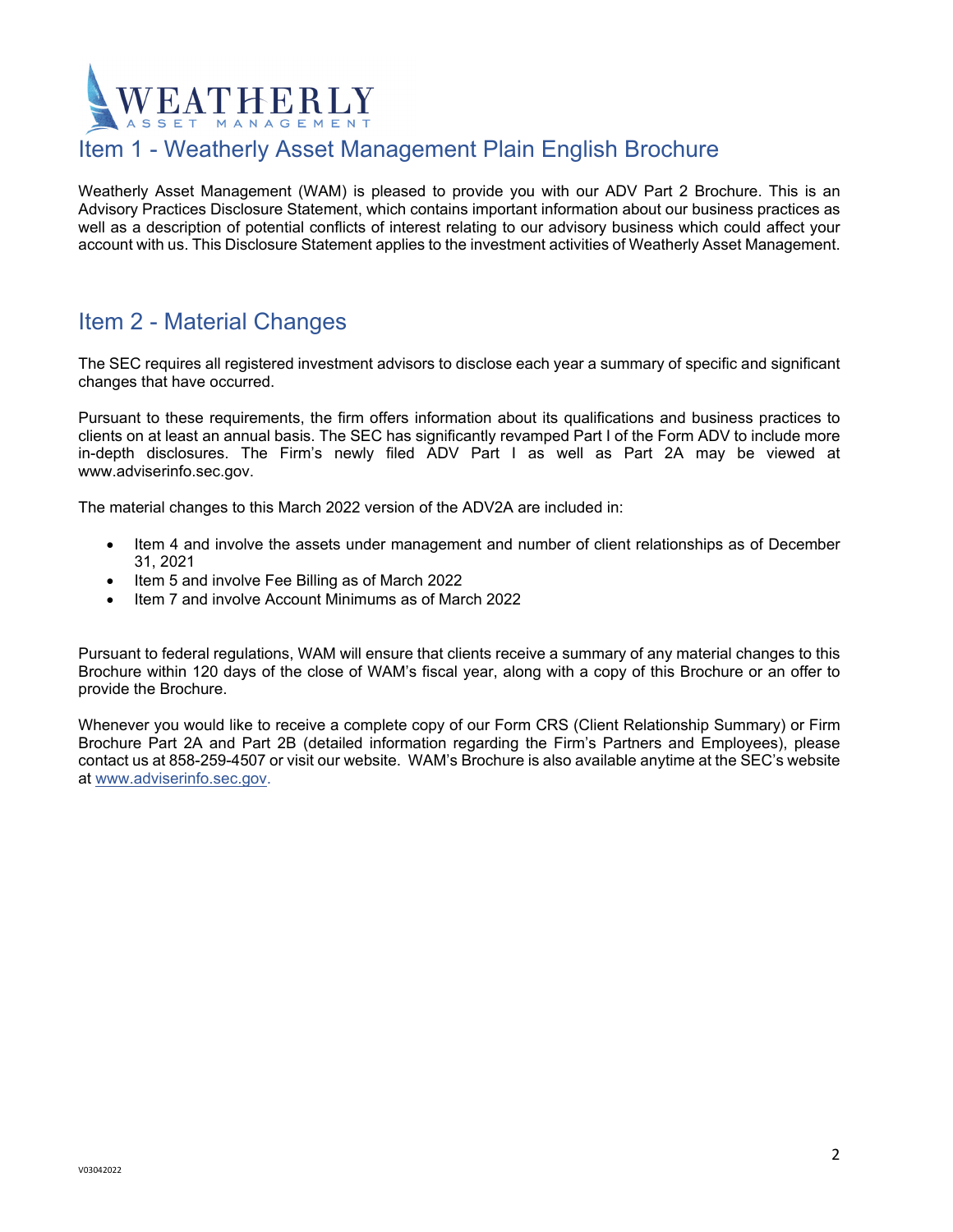

## Item 3 - Table of Contents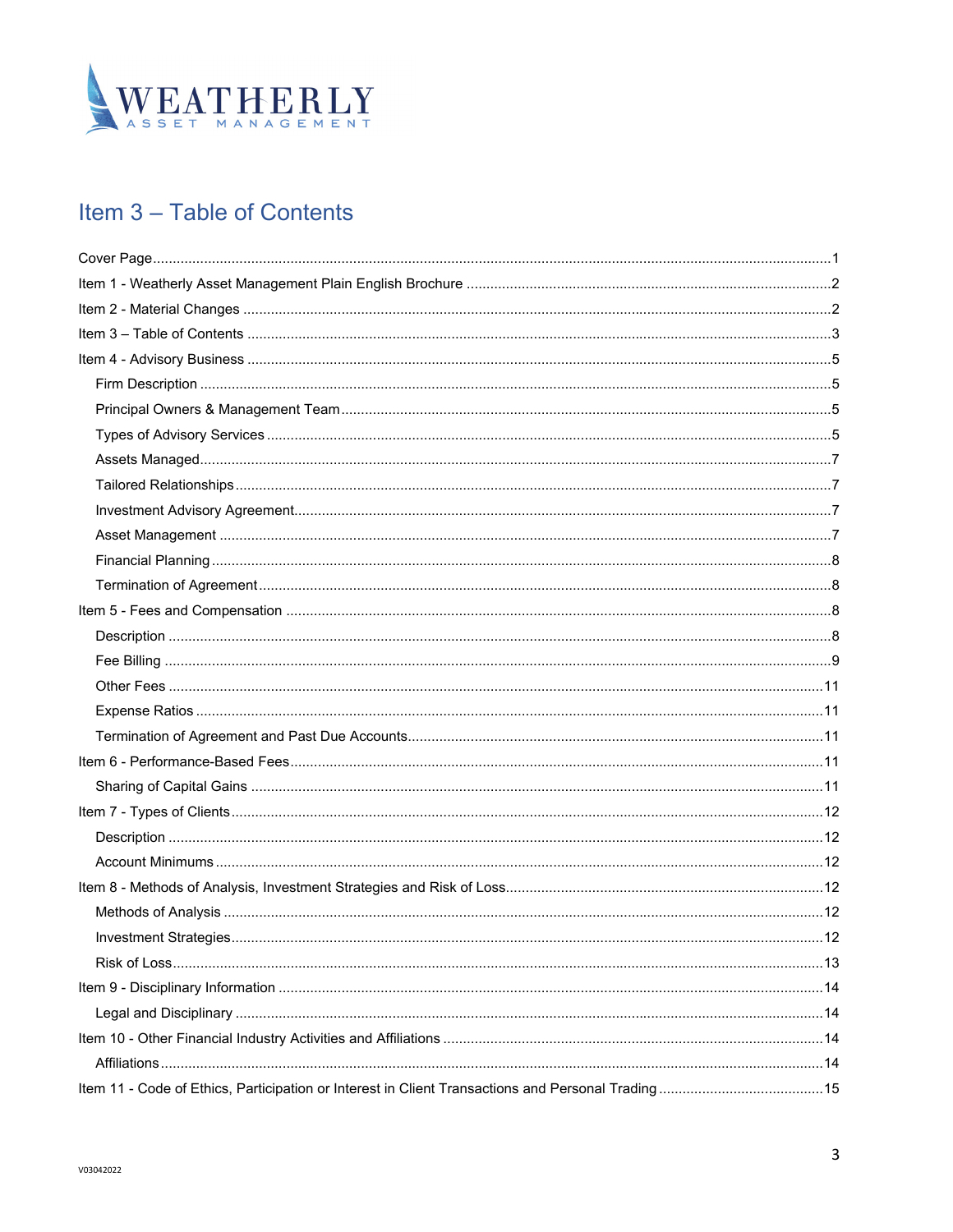# WEATHERLY W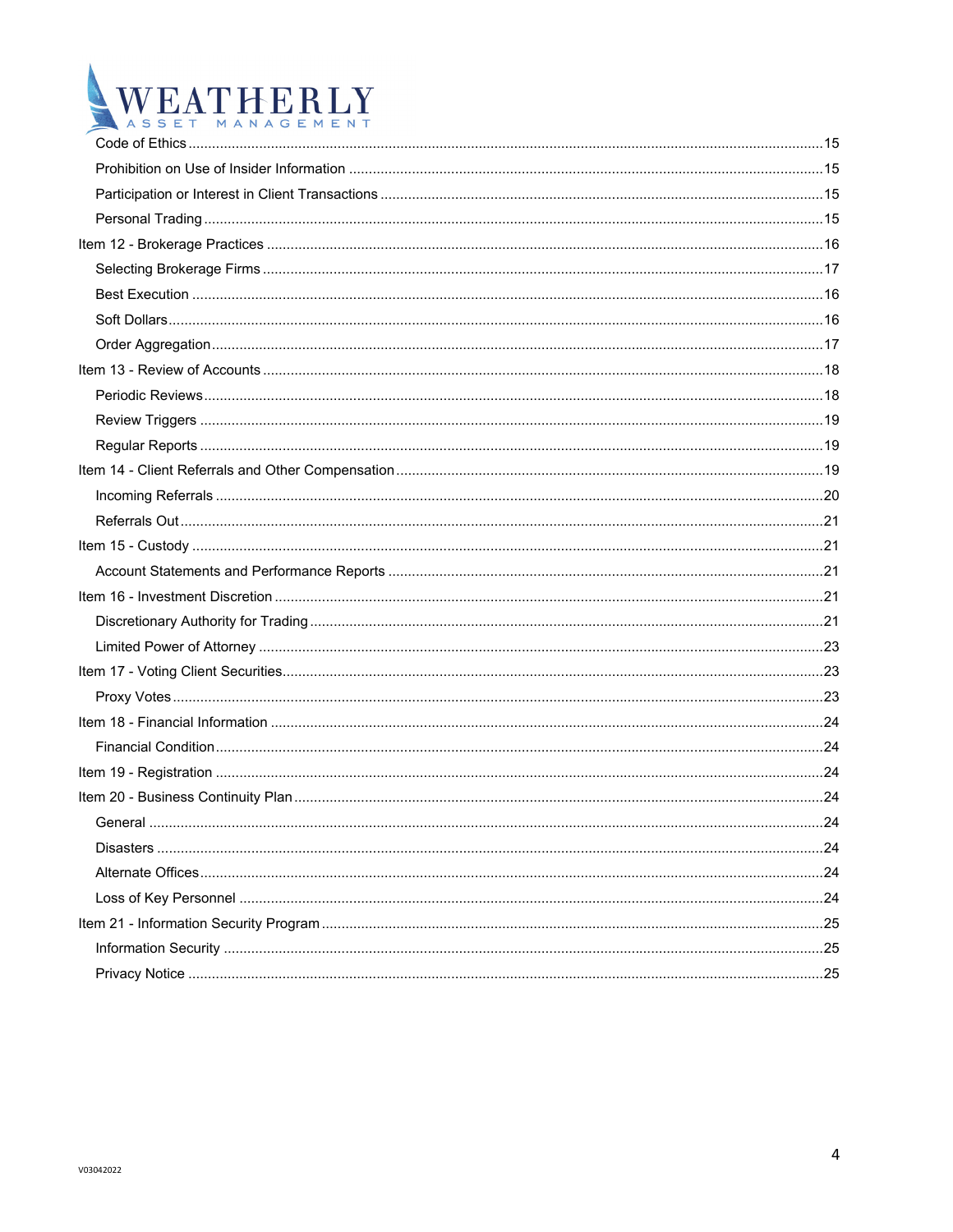

## Item 4 - Advisory Business

#### Firm Description

Weatherly Asset Management (WAM), founded in 1994, provides confidential investment management and personalized financial planning to individuals, pension and profit sharing plans, trusts, estates, charitable organizations and small businesses. Advice is provided through consultation with the client and may include portfolio management, determination of financial objectives, identification of financial problems, cash flow management, tax planning, insurance review, education funding, retirement planning and estate planning.

WAM is strictly a fee-only wealth management firm. The firm does not sell annuities, insurance, stocks, bonds, mutual funds, limited partnerships, or other commissioned products. The firm is not affiliated with entities that sell financial products or securities. No commissions in any form are accepted. Investment advice is provided and is an integral part of financial planning. In addition, WAM advises clients regarding cash flow, college planning, retirement planning, tax planning and estate planning.

WAM does not act as a custodian of client assets. The client always maintains asset control at a third-party custodian, broker/dealer such as Fidelity or Schwab. WAM places trades for clients under a discretionary Investment Advisory Agreement. A comprehensive evaluation of each client's initial situation involving statements of all investment assets, cash flow, other assets and liabilities, prior years' tax information is provided by the client, during a personalized, detailed meeting. Periodic reviews are also communicated to provide reminders of the specific courses of action that need to be taken. More frequent reviews occur but are not necessarily communicated to the client unless immediate changes are recommended.

Other professionals (e.g., Trust attorneys, business lawyers, accountants, tax and insurance specialists, charitable giving etc.) are engaged directly by the client on an as-needed basis. WAM may make multiple referrals and helps orchestrate this team of professionals as appropriate. Conflicts of interest will be disclosed to the client in the unlikely event they should occur.

The initial meeting, which may be via videoconference, telephone, or face-to-face, is free of charge and is considered an exploratory interview to determine the extent to which financial planning and investment management may be beneficial to the client.

#### Principal Owners & Management Team

WAM is a Limited Partnership. Carolyn Person Taylor is General Partner and majority owner of WAM LP, and President of WAM Inc.

Management team members employed by WAM LP include Carolyn Taylor, Brent Armstrong, CFP®, Kelli Burger, CFP® (formerly Kelli Ruby), and Lindsey Thompson, MS. Such management team members, in addition to WAM Inc., comprise the partnership of WAM LP.

#### Types of Advisory Services

Asset Management - WAM provides investment advisory services, also known as asset management services, usually on a discretionary basis to individuals, trusts, Traditional IRA, self-employed, PCRA, Rollover IRA, SEP IRA, Roth IRA, Non-deductible IRAs, CIAP accounts, non-prototype retirement accounts, self-employed 401ks.

At WAM, managing clients' wealth has been our core business since our founding in 1994. WAM L.P. (WAM) is the investment advisory division of WAM, Inc., a California Corporation. Based in California, our office is at 832 Camino Del Mar, Suite 4, Del Mar, California 92014. We are an independent, woman-owned firm and have earned a national reputation as an SEC registered investment advisor dedicated to providing high quality, innovative investment services to a variety of clients. Our business focus is comprehensive wealth management, offering our clients expertise in equity, fixed income and balanced portfolio management. Advice on long- and short-term strategies is provided through consultation with the client. Advice is not limited to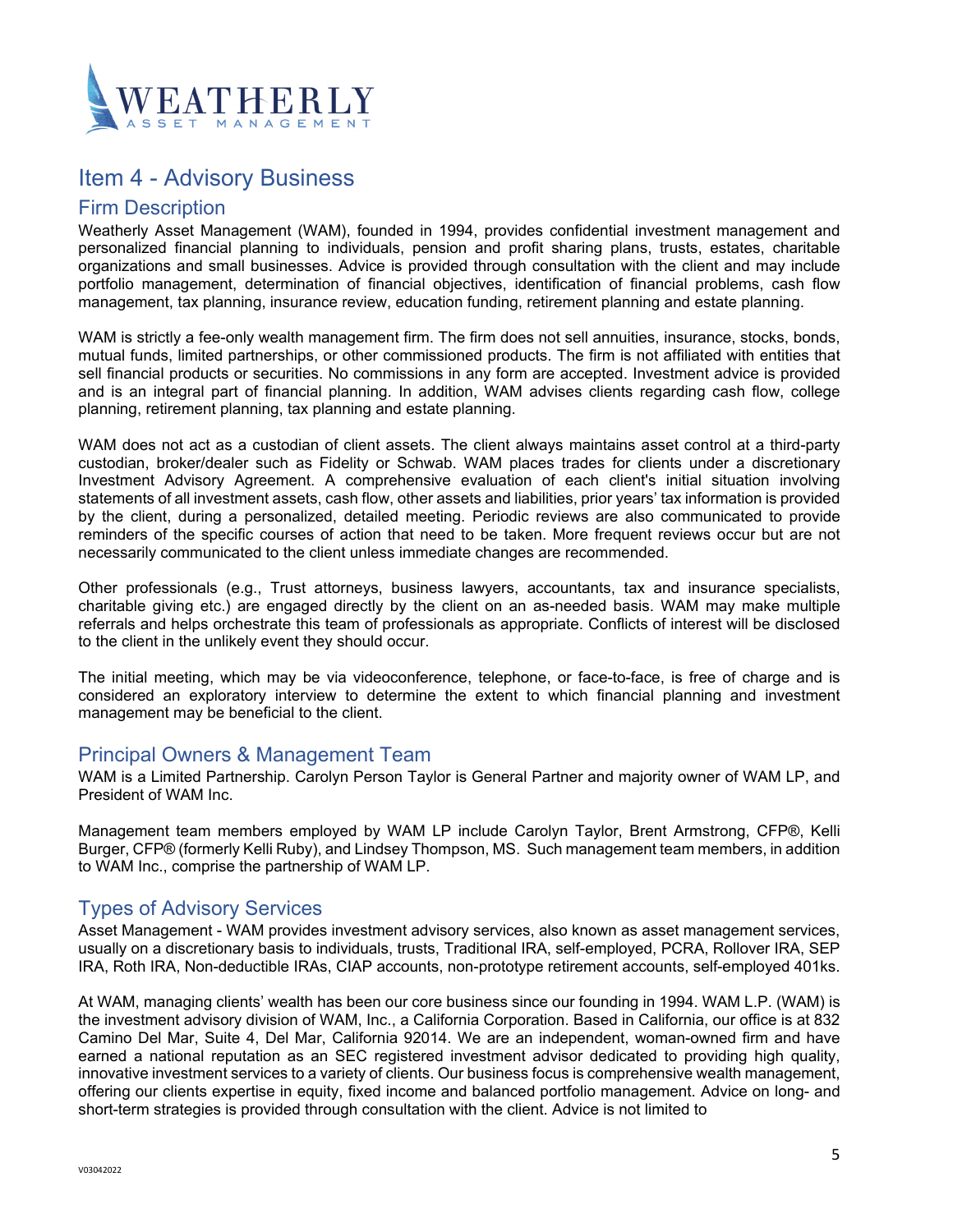

portfolio management and WAM may also provide advice on financial objectives, identification of financial problems, cash flow management, education funding, retirement planning, and estate planning. On more than an occasional basis, WAM furnishes advice to clients on matters not involving securities, such as financial planning matters, taxation issues, and trust services that often include estate planning.

The equity style is primarily mid- to large-cap core. Initially we take a top-down macro-economic view in order to identify areas of opportunity and areas of risk. With this macro view, we then take a bottom-up approach, utilizing fundamental research and relative valuations amongst peers, in order to identify attractive companies for investment. More specifically, we search for equities with strong fundamentals selling at reasonable prices at which intelligent investors with a reasonable time horizon would be interested in buying. We also look for stocks that have the potential to generate strong returns independent of the broader market. While we principally use individual equities, select Exchange Traded Funds and No-Load Mutual Funds are utilized as appropriate.

Fixed income investments follow three broad investment criteria, all with a focus on high-quality, intermediatematurity securities. Maturities are actively managed based on the trend in interest rates utilizing a battery of quantitative models. Sector enhancement is an integral part of the portfolio strategy focusing on those sectors offering value. Once attractive sectors are identified, WAM scrutinizes available positions in an effort to locate the most compelling individual value within that sector.

In addition to monthly statements provided to the client by the custodian, WAM provides quarterly client performance reports, either by mail or electronically via the Client Portal on our website. WAM also provides monthly blog posts and a market commentary in a quarterly newsletter, the "Weather(ly) Report", highlighting domestic and global events, specific market and investment activities, as a well as insight to overall portfolio holdings and activities, and remarkable financial planning or tax issues.

WAM manages all of our clients' portfolios with a team approach. WAM's team of professionals is prepared to handle all inquiries related to specific transactions within accounts, overall market outlook or re-evaluation of individual client needs. WAM's education and business standards for the Weatherly team members providing service to the clients are premier in the industry. Members of the Weatherly team offering advice must have at least a college education, a minimum of two years' experience in investment management, securities analysis or a related field, and hold a Series 65, or comparable, license. This team is overseen by the principal partners who have over sixty years of combined industry experience.

Advisory Services to Retirement Plan Sponsors and Plan Participants: WAM offers various levels of advisory and consulting services to retirement plans ("Plans") and to the participants of such plans ("Participants"). The services are designed to assist plan sponsors ("Plan Sponsors") in meeting their management and fiduciary obligations to the Participants under the Employee Retirement Income Securities Act ("ERISA") and the Pension Protection Act of 2006 ("PPA"). Generally, investment advice provided to Plan Sponsors and Participants is also regulated under ERISA and the PPA. Plan Sponsors must make the ultimate decision to retain WAM for pension consulting and other advisory services including, but not limited to, services at the participant level. The Plan Sponsor is free to seek independent advice about the appropriateness of any recommended services for the plan. WAM acknowledges that it will be acting as a fiduciary to the plan pursuant to ERISA and the Investment Advisers Act of 1940.

Advisory services provided to retirement plan sponsors may be solely provided by Investment Advisory Representatives or in combination with third parties and their retirement plan services. Weatherly shall never act as a custodian of client assets and the services of an independent qualified custodian will be used for these asset management services.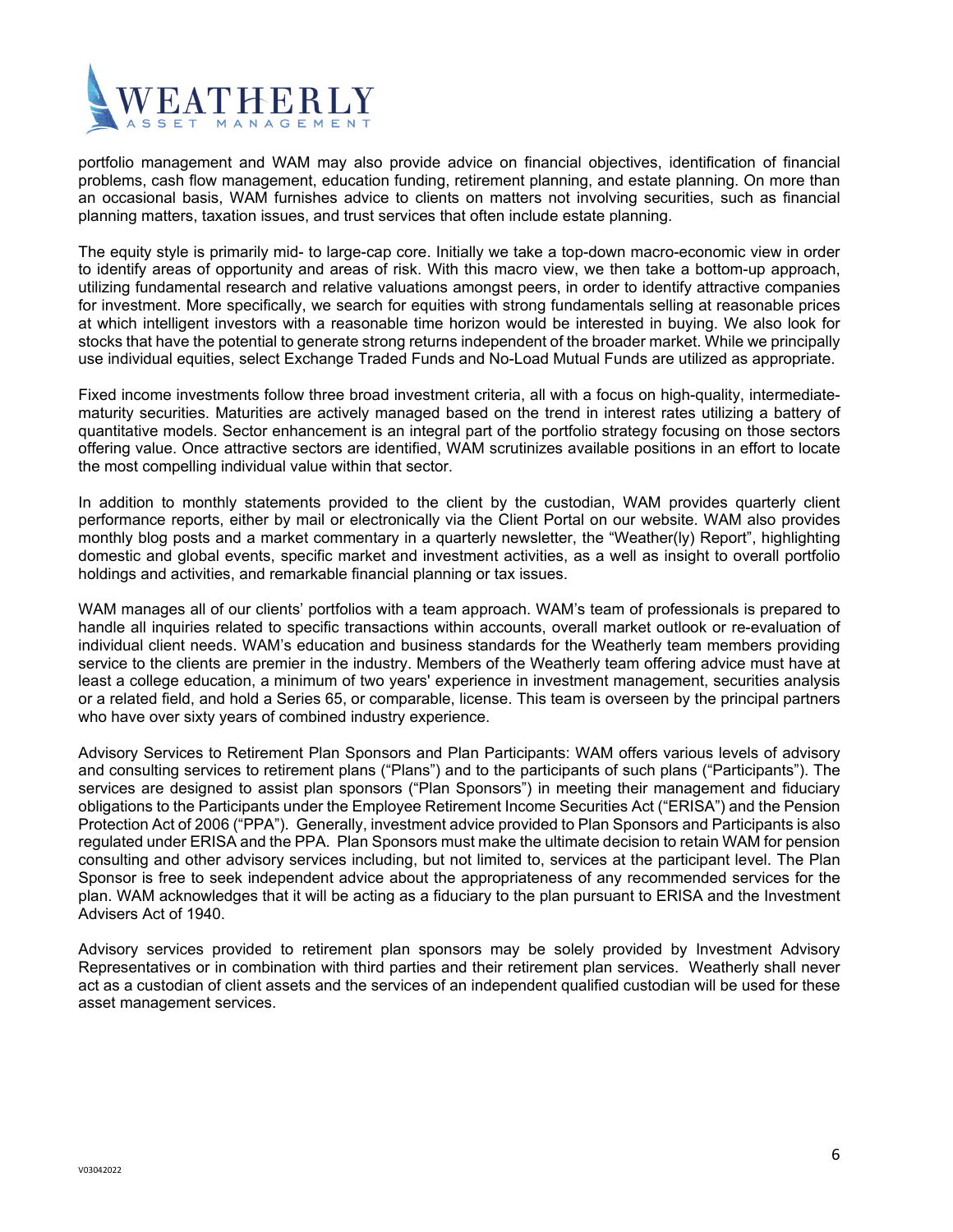

#### Assets Managed

As of December 31, 2021 WAM manages approximately \$1,218,852,775 assets for approximately 372 relationships. Approximately \$1,209,259,179 is managed on a discretionary basis, and \$9,593,596 is managed on a non-discretionary basis.

#### Tailored Relationships

Investment Advisory Agreements are created that reflect the stated goals and objective for each portfolio. These goals and objectives for each client are documented in our client portfolio management system.

Clients may impose restrictions on investing in certain securities or types of securities. These restrictions are noted and flagged in the portfolio management system. Any agreements, such as the Investment Advisory Agreement, may not be assigned without client consent.

#### Investment Advisory Agreement

WAM has an Investment Advisory Agreement (IAA) that defines the client relationship. The terms of the arrangement are detailed in each client's signed IAA.

At the inception of a relationship, WAM gathers certain information about the prospect or new client that is captured in a profile. WAM also urges the prospect to perform due diligence on WAM and the personnel. WAM customizes the services based on a client's needs and these include investment management (including performance reporting), cash flow management, insurance review; education planning, retirement planning, estate planning; and tax guidance, as well as the implementation of recommendations within each area.

In most cases a face-to-face or virtual meeting occurs prior to either party signing the Investment Advisory Agreement. Occasionally this initial meeting is on the phone. At these meetings the answer to all questions are documented, and valid picture identification is requested. Telephonic, electronic, document vault/portal, and email exchange of documents may also occur.

Upon the decision of the client to select WAM as their advisor, the IAA is signed by both parties for each account opened. Appended to the IAA are guidelines describing the chosen investment strategy for that specific account after WAM's analysis of the client's unique personal demographics, economic situation, specific goals and risk aversion. All aspects of the client's financial affairs are reviewed, often including other family members such as their children, parents or siblings.

Risk, return, time-horizon, and legal and tax implications are considered. Realistic and measurable goals are set and objectives to reach those goals are defined. As goals and objectives change over time, suggestions are made and implemented on an ongoing basis.

Although the Investment Advisory Agreement is an ongoing agreement, adjustments are occasionally required. This agreement was most recently updated on August 1, 2017 to include enhanced language related to Client Information and ERISA and Other Retirement Accounts. The investment strategy and risk factors are explained on the next pages.

#### Asset Management

Stocks and bonds may be purchased or sold through a brokerage account when appropriate. The brokerage firm charges a commission for stock and some fixed income trades.

Investments may include: equities (stocks), warrants, corporate debt securities, commercial paper, certificates of deposit, municipal securities, investment company securities (variable life insurance, variable annuities, and mutual funds shares), U. S. government securities, options contracts, futures contracts, and interests in partnerships.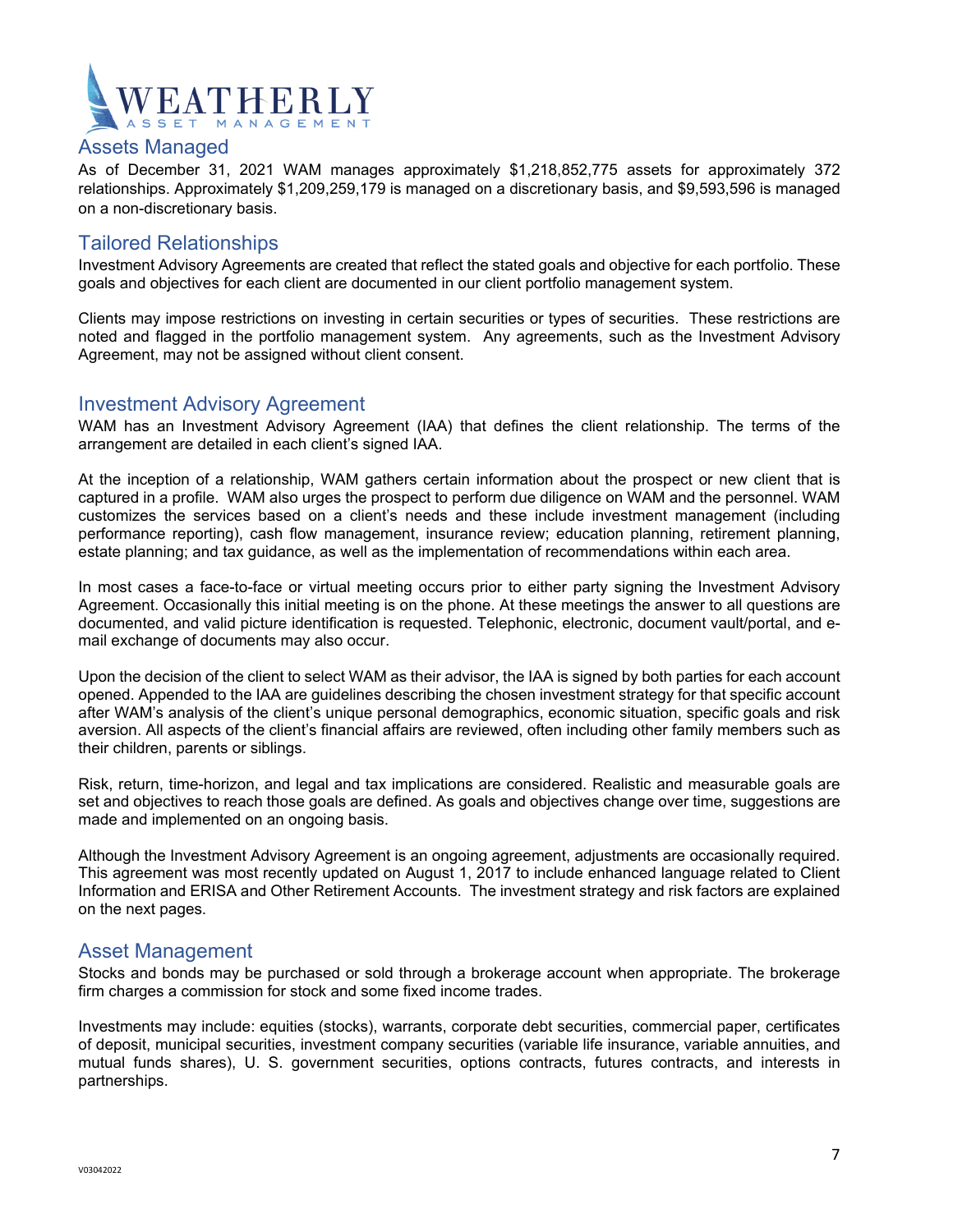## **ATHERLY NAGEMENT**

Initial public offerings (IPOs) are also available through WAM for certain clients, as appropriate.

Assets may also be invested primarily in no-load or low-load mutual funds and exchange-traded funds, usually through discount brokers or fund companies. Fund companies charge each fund shareholder an investment management fee that is disclosed in the fund prospectus. Discount brokerages may charge a transaction fee for the purchase of some funds.

#### Financial Planning

As appropriate, a financial plan may be designed to help the client with all aspects of financial planning complemented by ongoing investment management. There are no additional fees charged for this plan.

The financial plan may include, but is not limited to:

- ‐ a net worth statement
- ‐ a cash flow statement
- a review of investment accounts, including reviewing asset allocation & providing repositioning recommendations
- a review of retirement accounts and recommendations for changes
- one or more retirement or financial goal scenarios, if appropriate
- ‐ a review of insurance policies and recommendations for changes
- estate planning review and recommendations
- education planning with funding recommendations
- strategic tax planning

Detailed investment advice and specific recommendations are usually provided as part of a financial plan. These recommendations are discussed with the client in general and appropriately implemented with discretion by **WAM** 

In the event that the client's personal financial situation changes substantially from the initial financial plan, a revised plan will be provided as appropriate.

Certified Financial Planner (CFP®) certificants acknowledge their responsibility to adhere to the standards established in the CFP Board's Standards of Professional Conduct, including the duty of care of a fiduciary, as defined by the CFP Board. The client is encouraged to review the information contained in this disclosure brochure and ask the certificant any questions they may have. Should any material changes occur to this information, updated information will be provided in a reasonable time frame. If you become aware that our conduct may violate the Standards, you may file a complaint with the CFP Board at www.CFP.net/complaint.

#### Termination of Agreement

The client or the investment manager may terminate an Agreement by written notice to the other party at any time. Refunded fees are prorated back to the client as appropriate.

## Item 5 - Fees and Compensation

#### **Description**

WAM bases its fees on a percentage of assets under management or assets under advisement. All fees are agreed to in writing, by signing the Investment Advisory Agreement, before any services are performed.

Investment management fees are billed quarterly in advance, meaning that we invoice the client at the beginning of the quarter and utilize the balance of the last day of the previous quarter.

Payment in full is expected upon invoice presentation and is typically deducted directly from the clients' account and the invoice is included in their quarterly statement. The client must provide written consent in advance to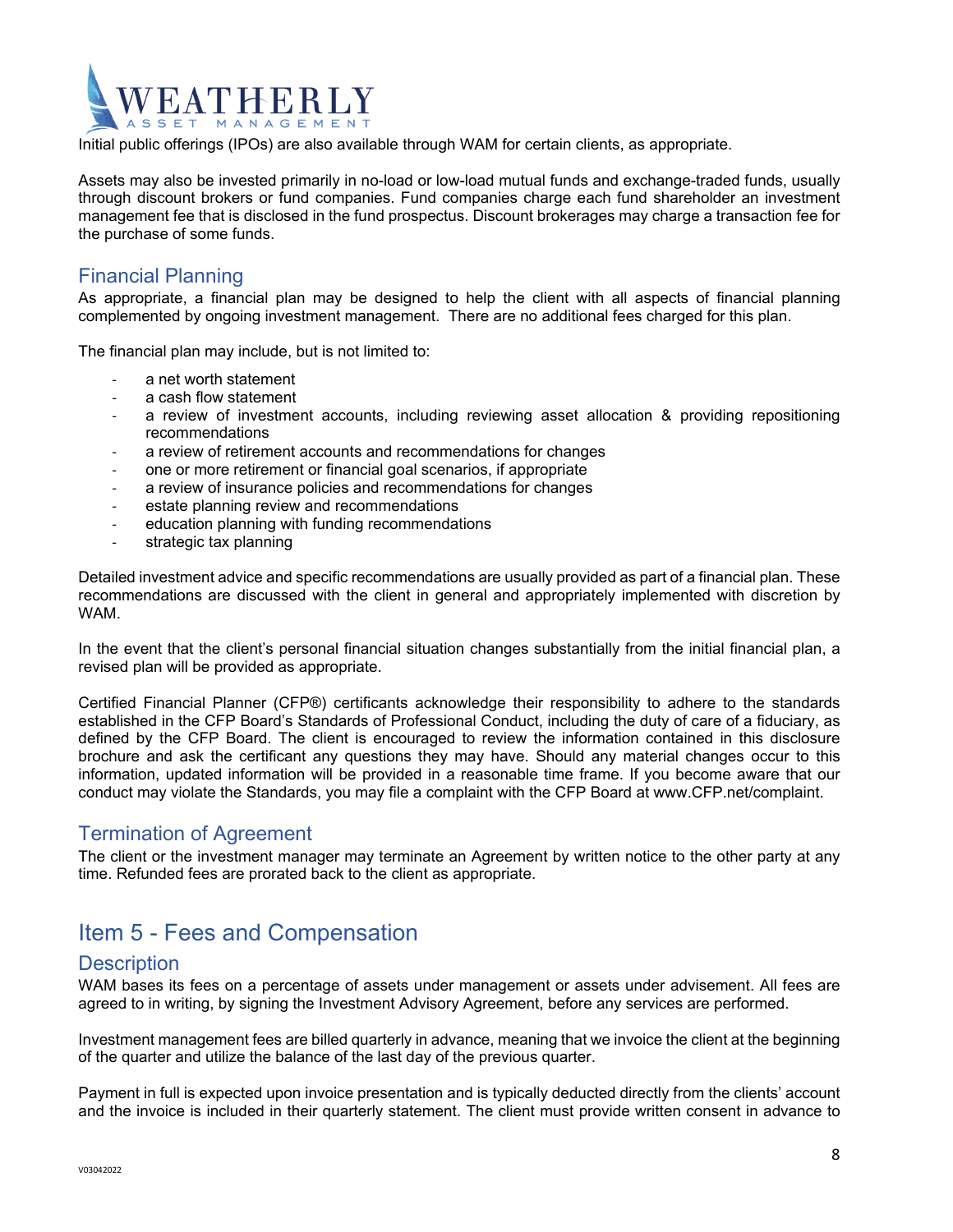

direct debiting of their investment account for advisory services. Such consent is provided by signing the Investment Advisory Agreement which includes a complete, appropriate fee schedule.

Due to the unique nature and needs of certain clients, WAM may provide specially designed services for a fixed fee. The fee is based on the comprehensive family office services provided by an experienced management team, which include but are not limited to: Estate, Wealth and Philanthropic Planning; Wealth Transfer Guidance; Risk Management; Investment Management; Tax Planning; Cash Flow Analysis; Monitoring and Advice on outside assets.

All fees are negotiable. WAM reserves the right to increase or decrease the rate or amount of the fee with a client. WAM, in its sole discretion, may waive its minimum fee and/or charge a lesser investment advisory fee based upon certain criteria (e.g., historical relationship, type of assets, anticipated future earning capacity, anticipated future additional assets, dollar amounts of assets to be managed, related accounts, account composition, negotiations with clients, etc.).

#### Fee Billing

For new clients with accounts opening on or after November 1, 2012, the Asset Management fee (payable in advance quarterly) is based on a percentage of the assets under management according to the following schedules:

Fee schedule for equity securities that are being held for permanent investment:

- 1.0% of the first \$5,000,000;
- 0.875% of the next \$5,000,000 (from \$5,000,001 to 10,000,000);
- 0.75% of the next \$5,000,000. (from \$10,000,001 to \$15,000,000) and
- 0.50% of the balance.

Fee schedule for fixed income securities that are being held for permanent investment:

- 0.50% of the first \$10 million;
- 0.30% of the next \$40 million (from \$10,000,001 to \$50M);
- 0.20% of the next \$50 million (from \$50,000,001 to \$100,000,000) and
- 0.15% of the next \$100 million.

Advisory fees are calculated as follows, billed quarterly in advance per the Investment Advisory Agreement: [(AUM x Actual Equity % x Applicable Equity Fee)+(AUM x Net Fixed/Cash % x Applicable Fixed/Cash Fee)] x.25 x pro-rata.

When calculating asset management fees, the client's "assets under management" will include cash and equivalents, accrued income, and assets in client account(s), as of the last day of the previous calendar quarter.

For purposes of valuing a client's assets under management for billing, WAM will aggregate the account values of a client's "household", which is defined by WAM to be a client's spouse, children, siblings, parents, and grandparents. This can potentially lower the applicable fee assessed by WAM based on the above tiered rate schedules.

WAM will usually invest client accounts with less than \$150,000 in equity, fixed income or other mutual funds or pooled investments, such as exchange traded funds. In such cases, WAM will receive a fee of:

- 1.0% per annum of assets under supervision for equity investments and
- 0.50% per annum for assets under supervision for fixed income.

Such investments will be made by WAM (on a discretionary basis) after taking into account client investment objectives, considerations of portfolio diversification, client's time horizon, safety, yield and alternative investments. Such accounts will also incur the management fees charged to the mutual funds or other pooled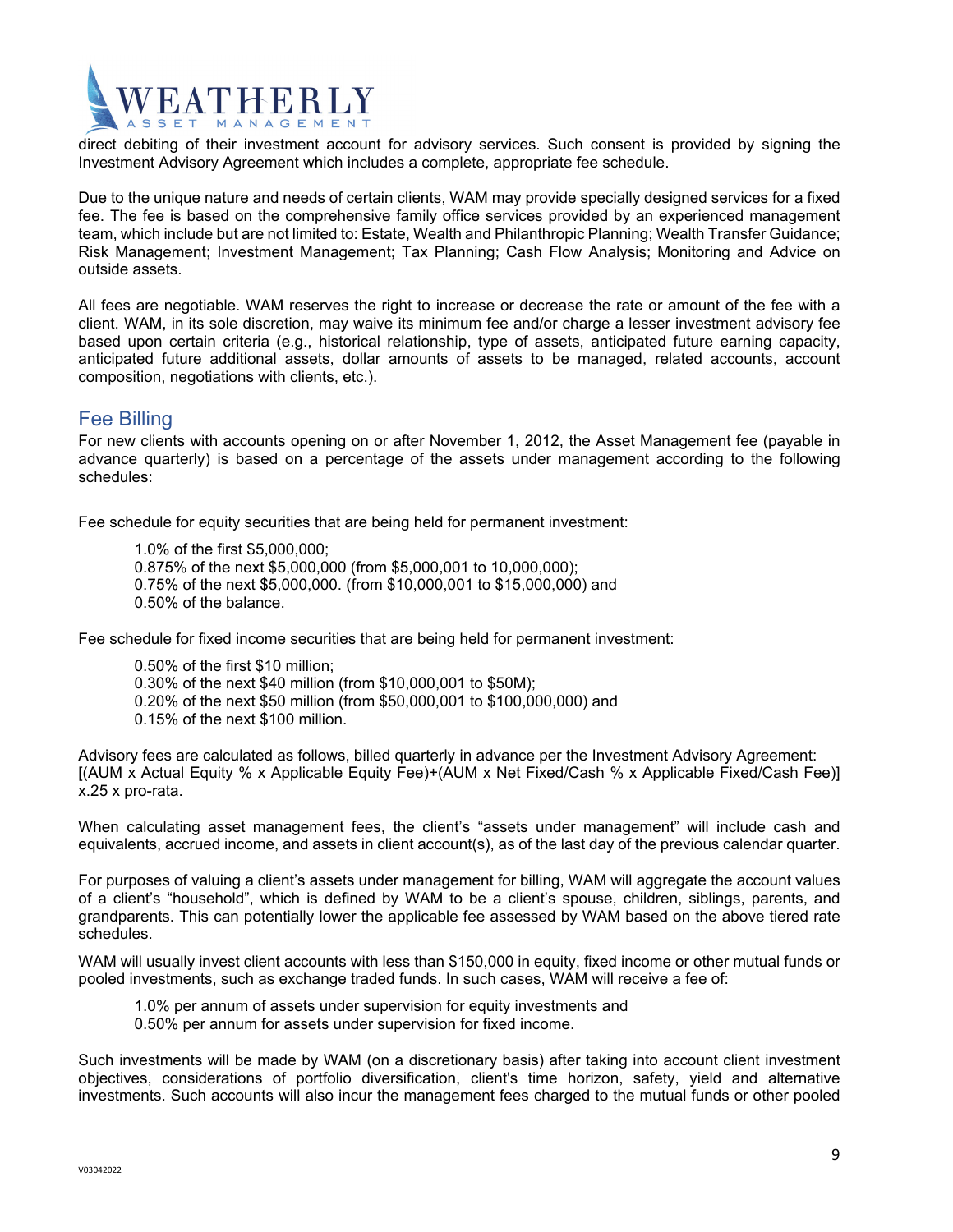

investments by the respective investment advisers for the mutual funds or other pooled investments in which these accounts are invested.

For cash and corporate cash accounts investing in fixed income securities with significant liquidity needs the annual charge for assets in the account is:

0.20% of the first \$25 million of market value;

- 0.15% of the next \$25 million and
- 0.10% on the balance.

Beginning in 2016, Weatherly offers additional advisory services to retirement plan sponsors and plan participants. As appropriate, Weatherly works with a plan administrator to ensure management and fiduciary responsibilities are met, as well as a custodian to review and advise on the plan. The fee charged by WAM is based on total plan assets, and is divided among all participants in proportion to their account balance and investment options.

For retirement plans, the annual charge for total plan assets is:

0.50% of the first \$2 million of market value; 0.40% of the next \$3 million and 0.30% on the balance.

Certain clients also hold annuities. From time to time these clients request that WAM review these annuities for fees, performance, investment holdings, asset allocation, surrender dates, and any tax implication s. If a client requests that WAM manage the annuity account, IAA's are signed for these services after December 31, 2013. If management is requested, and the annuities are held at a qualified custodian, WAM becomes proactively involved in ongoing reviews and asset allocation. The annual charge (payable quarterly in advance) for the assets in the annuity account is: 0.25% of market value.

Fees may be negotiated for large institutional accounts in special circumstances. For such accounts a performance fee may apply, as permitted by State laws and by Rule 205-3 under the Investment Advisers Act of 1940.

Weatherly also charges for Assets Under Advisement. Assets Under Management includes all investment assets under discretion of WAM. Assets Under Advisement includes client investment assets not under discretion of WAM. WAM provides ongoing advisement, continuous monitoring and periodic reporting on all Assets Under Management or Assets Under Advisement. Assets excluded from either Management or Advisement will not be subject to ongoing advisement, monitoring or reporting.

The annual charge (payable quarterly) for Assets Under WAM Advisement (whether in equities, cash or fixed income securities) is: 0.20% of market value.

As of March 2022, the minimum fee for Assets Under Advisement is \$750 per quarter, billed in advance. Depending on the services required a flat fee may be applied, as appropriate.

If a client has chosen a custodian to hold assets in an account under the advisement of WAM the client shall pay the custodian's fees and charges including fees for "sweeping" cash into money market mutual funds or other pooled investments managed by the custodian. Under such circumstances, the custodian shall be solely responsible for the investments in such "sweep" accounts.

Accounts with special investment guidelines (e.g. quasi passive, self-liquidating) will be charged differently based on the nature of services rendered. In addition, under certain circumstances, not-for-profits may be charged an adjusted fee.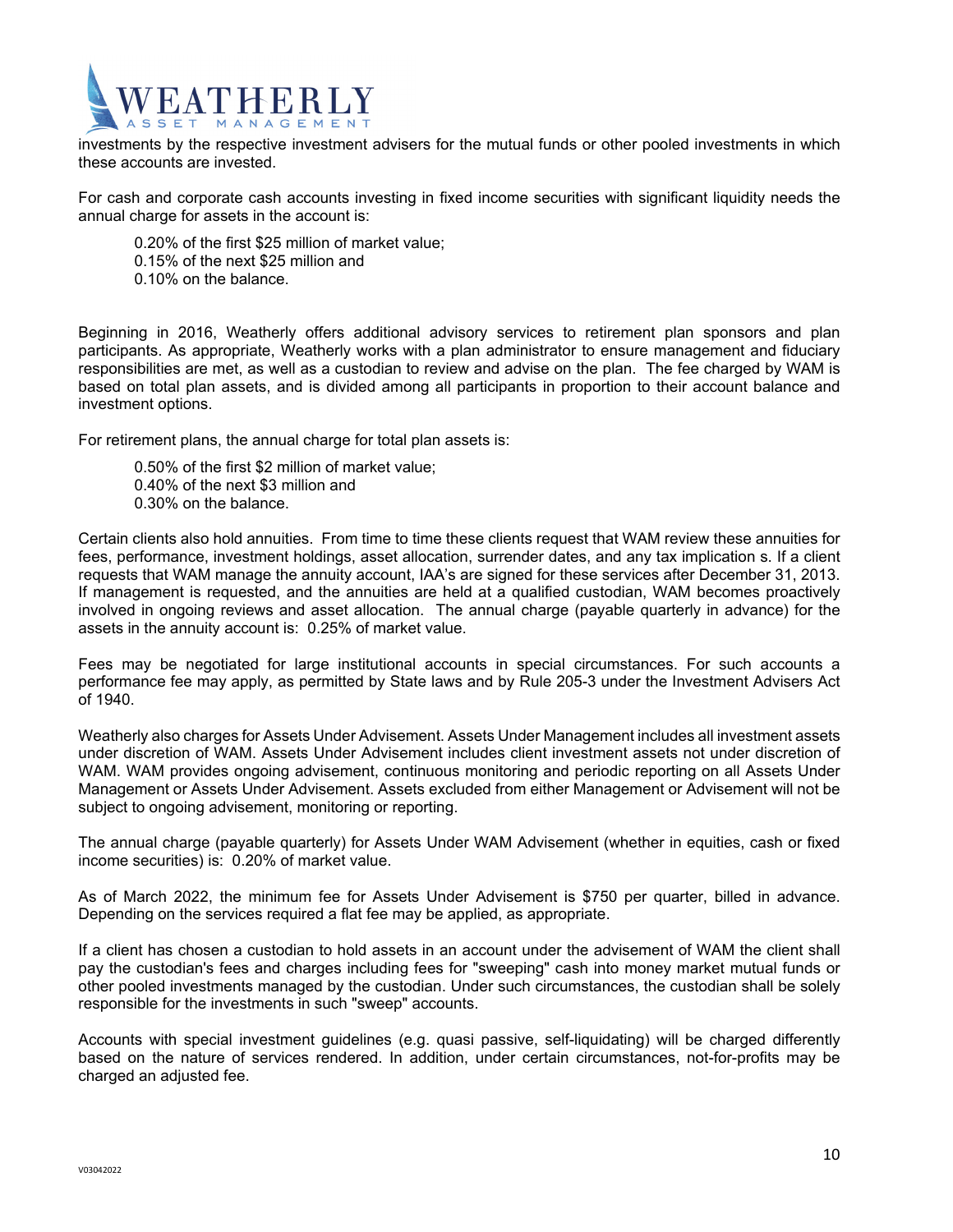

#### Other Fees

In addition to our advisory fees, clients are also responsible for the fees and expenses imposed by third parties, such as custodians and broker-dealers. These can include, as applicable, transaction fees, custodian fees and mutual fund fees (see below), distribution fees, deferred sales charges, redemption penalties, IRA fees, margin interest, wire transfer and electronic fund fees, and other account administrative fees.

Mutual funds and ETFs charge fees to their shareholders, which are described in the respective fund's prospectus. These fees usually include a management fee, administrative and operations fees, and for open end mutual funds, certain distribution fees (e.g., 12b-1 fees). These fees are generally referred to as a fund's "expense ratio" and are deducted at the mutual fund level when calculating the fund's daily net asset value ("NAV"). The deduction of fees has a direct bearing on the fund's performance. In addition, some open-end mutual funds offer different share classes of the same fund and one share-class can have an expense ratio and sales/redemption fees that are higher than another share class. The most economical share class will depend on certain factors, including but not limited the amount of time the shares are held by a client and the amount a client will be investing. As part of our due diligence, we select share class based on the risk and fee adjusted cost to our clients. In most instances, we utilize Institutional-Class or Class-I shares, which are typically the share class with the lowest expense ratio and total fee outlay.

#### Expense Ratios

Mutual funds generally charge a management fee for their services as investment managers. The management fee is called an expense ratio. For example, an expense ratio of 0.50 means that the mutual fund company charges 0.5% for their services. These fees are in addition to the fees paid by clients to WAM.

Performance figures quoted by mutual fund companies in various publications are after their fees have been deducted.

#### Termination of Agreement and Past Due Accounts

At termination, fees will be billed on a pro rata basis for the portion of the quarter completed, and the pro-rated remainder will be refunded. The portfolio value at the completion of the prior full billing quarter is used as the basis for the fee computation, adjusted for the number of days during the billing quarter prior to termination.

WAM reserves the right to stop work on any account that is more than 90 days overdue. In addition, WAM reserves the right to terminate any engagement where a client has willfully concealed or has refused to provide pertinent information about financial situations when necessary and appropriate, in WAM's judgment, to providing proper financial advice.

## Item 6 - Performance-Based Fees

#### Sharing of Capital Gains

WAM chooses not to use a performance-based fee structure because of the potential conflict of interest. Performance-based compensation may create an incentive for the adviser to recommend an investment that may carry a higher degree of risk to the client.

Fees are not based on a share of the capital gains or capital appreciation of managed securities.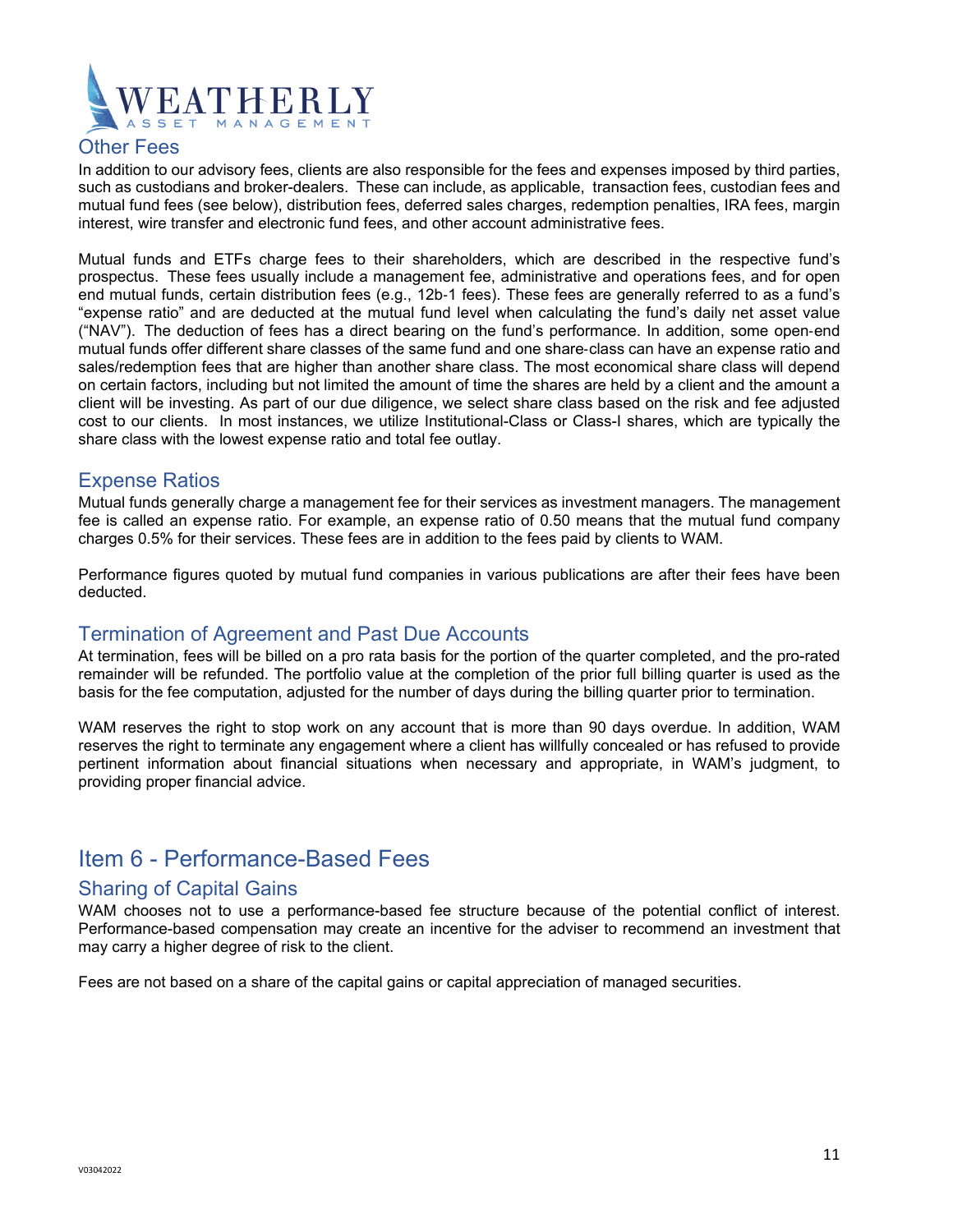

## Item 7 - Types of Clients

#### **Description**

WAM generally provides investment advice to individuals, pension and profit sharing plans, trusts, estates, or charitable organizations, corporations or business entities, banks or thrift institutions, investment companies or other institutional clients.

Client relationships vary in scope and length of service.

#### Account Minimums

As of March 2022, the minimum account size is \$1,500,000 of assets under management, which equates to an annual fee of \$11,250 if the account is managed with a target asset allocation of 50% Equity and 50% Fixed Income for example.

WAM has the discretion to waive the account minimum. Accounts of less than \$1,500,000 may be set up when the client and the advisor anticipate the client will add additional funds to the accounts within a reasonable time. Other exceptions will apply to employees of WAM and their relatives, or relatives of existing clients.

## Item 8 - Methods of Analysis, Investment Strategies and Risk of Loss Methods of Analysis

Security analysis methods may include charting, fundamental analysis, technical analysis, and cyclical analysis.

We glean our information from a number of sources including direct company contact, conferences, webinars, financial newspapers and magazines, inspection of corporate activities, research material prepared by others, annual reports, prospectuses, regulatory filings and filings with the SEC, corporate rating services and company press releases. Additional sources of research information may include but are not limited to trade journals, discussions and meetings with security analysts, internal and external research reports, statistical analysis and material and interviews with outside consultants and, analysts and personal assessment of financial consequences of world events derived from general or specific material depending on the particular circumstances.

The nature of the research services provided by the primary broker is supplemental to WAM's research. Research services furnished by a broker through which WAM effects transactions are used to the benefit of all its clients and not solely for the benefit of the particular client whose transactions were effected by the providing broker.

Other sources of information that WAM may use include Bloomberg, Fidelity, Charles Schwab, dedicated research organizations, and webinars.

#### Investment Strategies

WAM employs a range of investment strategies to implement the advice we give to clients including long-term purchases, short-term purchases, trading, short sales, margin transactions, option strategies including writing covered options. WAM offers discretionary advice on the following:

- **Equity Securities**
- ‐ Exchange listed securities
- Securities traded over the counter
- ‐ Foreign issuers (ADRs, EDRs and GDRs)
- **Warrant**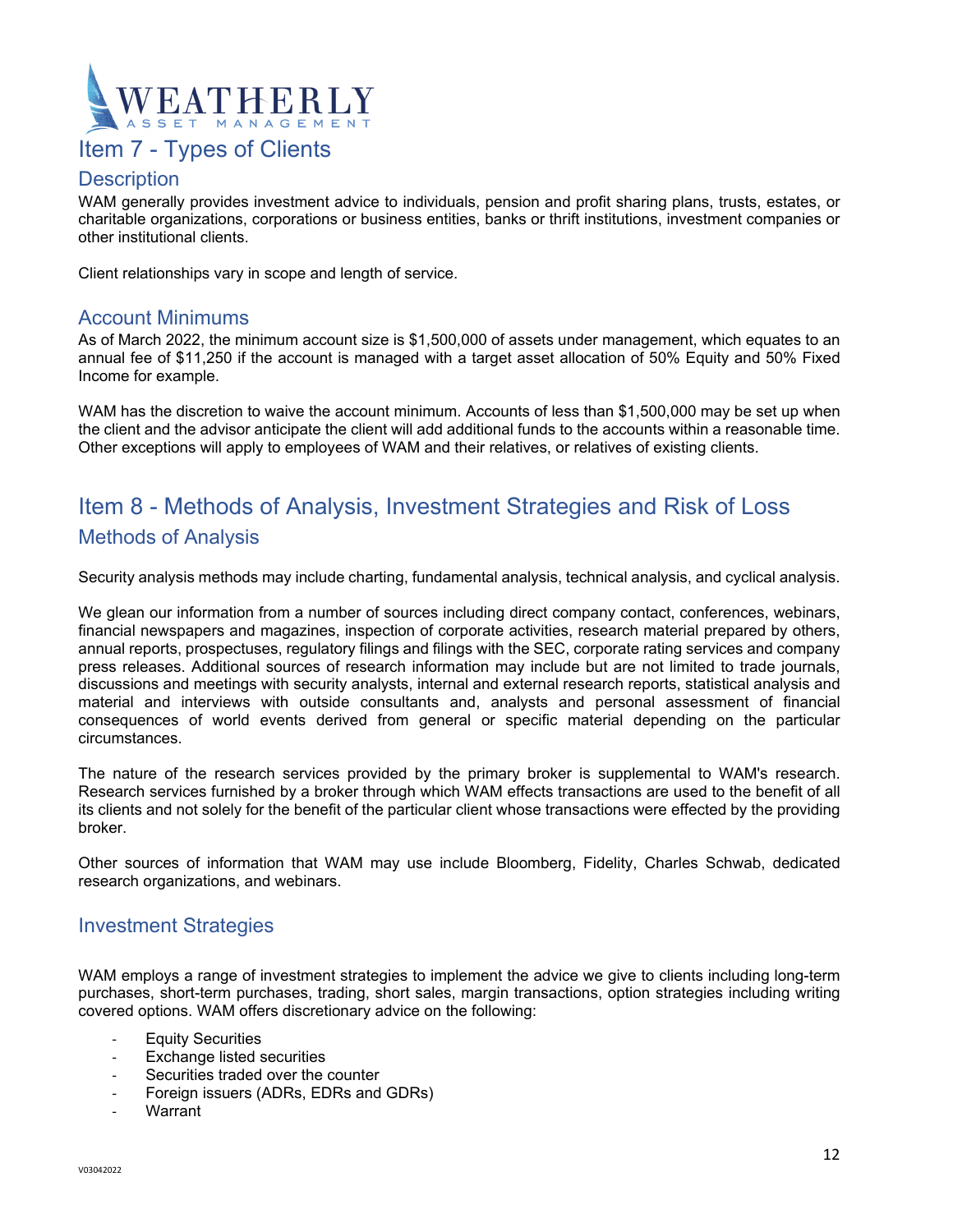

- **Rights**
- ‐ Restricted Shares
- ‐ Commercial paper
- U. S. Corporate Debt and non-dollar bonds
- ‐ United States Government securities
- Certificates of deposit
- ‐ Municipal securities
- ‐ Investment Company securities
- ‐ Mutual fund shares
- ‐ Interests in partnerships
- **Structured Notes**
- ‐ Option contracts on securities and commodities
- ‐ Futures contracts on tangibles
- ‐ Mortgage related and other asset backed securities
- ‐ Collateralized debt and mortgage obligations
- ‐ Private placements
- **Exchange Traded Funds**
- ‐ Preferred Stock

As financial markets and products evolve, WAM may invest in other instruments or securities, whether currently existing or developed in the future, when consistent or appropriate.

The investment strategy for a specific client is based upon the objectives stated by the client during consultations. The client may change these objectives at any time, but the intent is to be appropriate for the stated time horizon. Each client executes an Investment Advisory Agreement that documents their objectives and their desired investment strategy appropriate for a specific portfolio.

#### Risk of Loss

All investment programs have certain risks that are borne by the investor. Our investment approach, which, as well as domestic stocks, bonds and mutual funds, includes options, ETF's and international stocks, bonds and mutual funds, constantly keeps the risk of loss in mind.

#### **Investors face the following investment risks:**

Interest-rate Risk: Fluctuations in interest rates may cause investment prices to fluctuate on fixed income investments. For example, when interest rates rise, price on existing bonds become less attractive, causing their market values to decline.

Market Risk: The price of a security, bond, or mutual fund may drop in reaction to tangible and intangible events and conditions. This type of risk is caused by external factors independent of a security's particular underlying circumstances. For example, political, economic and social conditions may trigger market risks.

Inflation Risk: When any type of inflation is present, a dollar today will not buy as much as a dollar in the future, because purchasing power is eroding at the rate of inflation.

Currency Risk: Overseas investments are subject to fluctuations in the value of the dollar against the currency of the investment's originating country. This is also referred to as exchange rate risk.

Reinvestment Risk: This is the risk that future proceeds from investments may have to be reinvested at a potentially lower rate of return (i.e. interest rate). This primarily relates to fixed income securities.

Business Risk: These risks are associated with a particular industry or a particular company within an industry. For example, oil-drilling companies depend on finding oil and then refining it, a lengthy process, before they can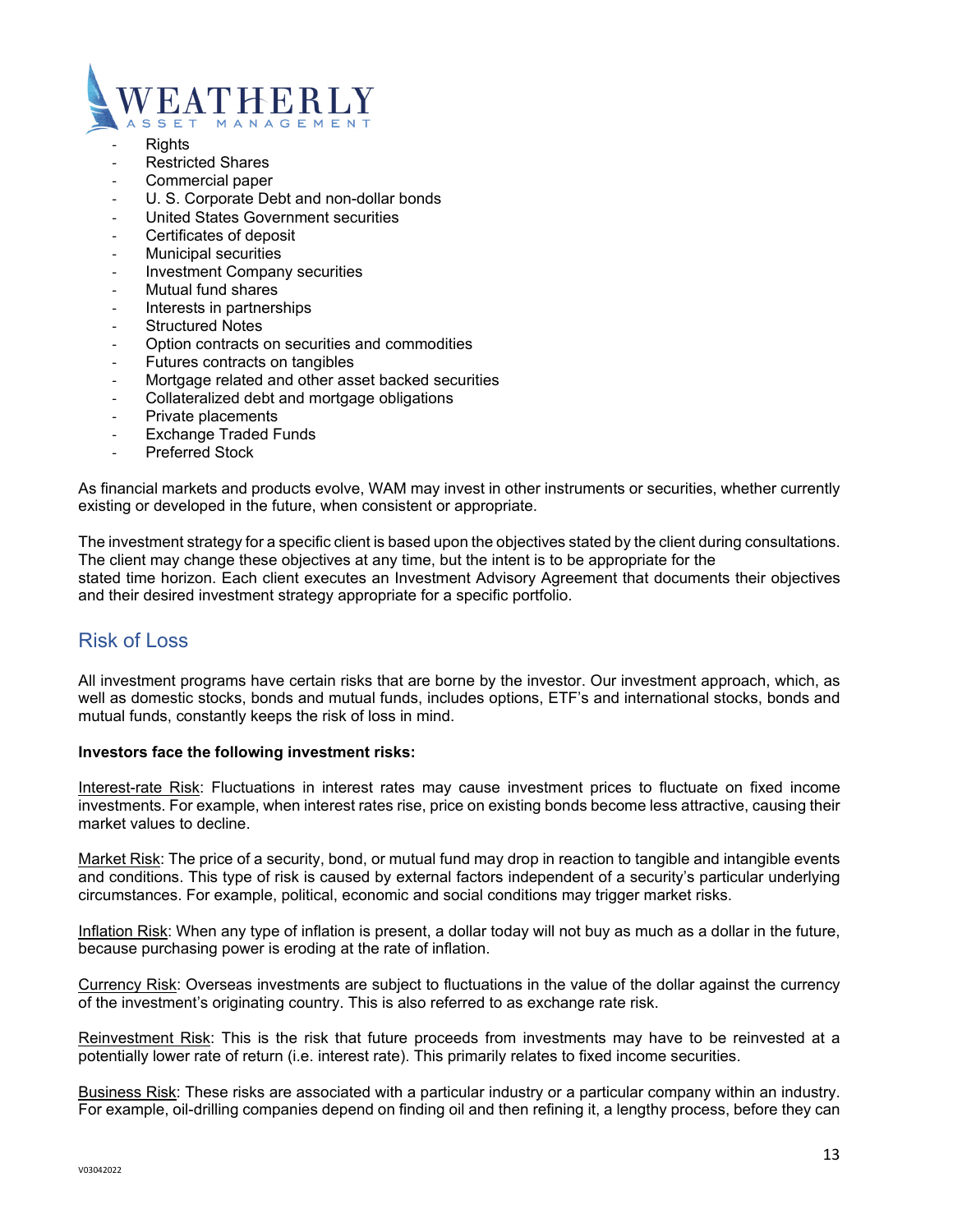# THERI

generate a profit. They carry a higher risk of profitability than an electric company, which generates its income from a steady stream of customers who buy electricity no matter what the economic environment is like.

Liquidity Risk: Liquidity is the ability to readily convert an investment into cash. Generally, assets are more liquid if many traders are interested in a standardized product. For example, Treasury Bills are highly liquid, while real estate properties generally are less liquid.

Financial Risk: Excessive borrowing to finance a business' operations increases the risk of profitability, because the company must meet the terms of its obligations in good times and bad. During periods of financial stress, the inability to meet loan obligations may result in bankruptcy and/or a declining market value.

## Item 9 - Disciplinary Information Legal and Disciplinary

The firm and its employees have not been involved in legal or disciplinary events related to past or present investment clients.

## Item 10 - Other Financial Industry Activities and Affiliations

#### **Affiliations**

WAM strives to avoid potential conflicts of interest.

More specifically the Firm and its employees:

- ‐ Are not registered as a broker-dealer
- ‐ Are not affiliated as a registered representative or associated person of a broker dealer or other security entity.
- ‐ Do not have economic relationships or arrangements with any other related persons or entities that are material to its advisory business.

WAM's primary broker is Fidelity Brokerage Services LLC. WAM has entered into a participation agreement with its primary broker and affiliate of the primary broker (collectively, "Fidelity") pursuant to which, when Fidelity elects to do so, information about WAM's investment advisory services is made available to high net worth investors. Fidelity developed the Fidelity Wealth Advisor Solutions referral program ("WAS® Program").

Fidelity exercises its unsupervised discretion in determining when and to whom to provide information about WAM. If a party receiving information through the WAS<sup>®</sup> Program about WAM elects to retain WAM as an adviser, WAM alone is responsible for the management of that client's account. Any clients developed through the WAS® Program pay advisory fees and brokerage charges based on the same rates as that of WAM's other, comparable clients.

Because Fidelity is the primary broker for WAM accounts, a significant portion of the brokerage services for these accounts is performed by Fidelity. To the extent that WAM's assets under management grows, whether from accounts developed through the Program or otherwise, it is reasonable to expect that Fidelity's Brokerage services for WAM accounts and commissions charged will also grow. Fidelity is only used for brokerage services when WAM believes that the use of Fidelity meets the best execution standard. WAM regularly reviews the primary broker's commissions to assure they are competitive and meet the best execution standards.

WAM has a small ownership interest (less than 5%) in the parent company forming National Advisors Trust Company (NATC). The trust company intends to provide a low cost alternative to traditional trust service providers. When appropriate, WAM intends to refer clients to the trust company for trust services. Because WAM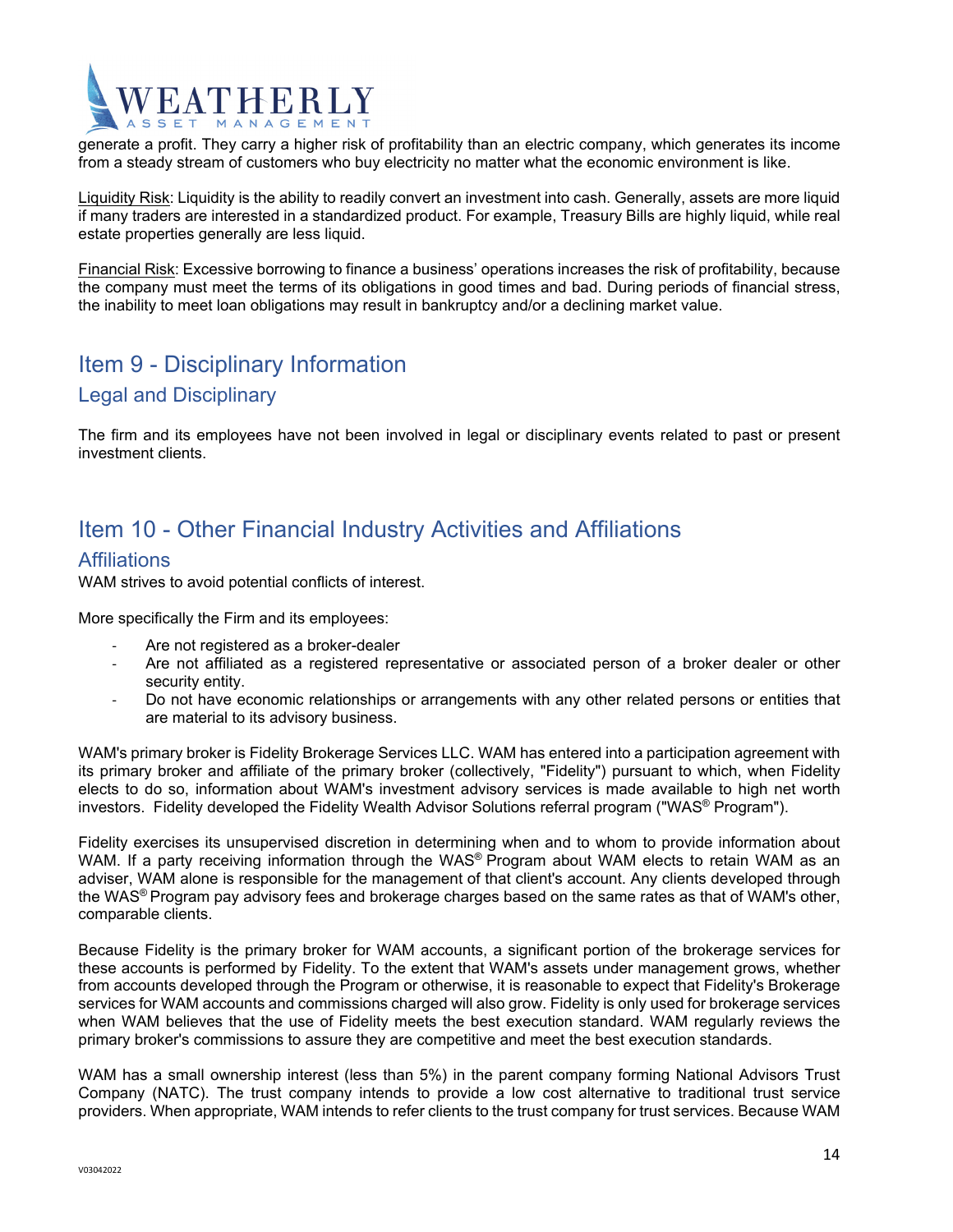

has an interest in the parent, fees earned by the trust company will accrue indirectly to the benefit of WAM. Clients of WAM who are recommended to the trust company should take this conflict of interest into account before retaining the trust company. WAM clients may choose to use other institutional fiduciaries and still retain WAM to provide investment advisory services.

## Item 11 - Code of Ethics, Participation or Interest in Client Transactions and Personal Trading Code of Ethics

As a fiduciary, WAM and its employees maintain an on-going commitment to act solely in the best interest of its clients. The employees of WAM have committed to a Code of Ethics.

The key components include:

- ‐ Clients will be placed ahead of the Firm's or any employee's own investment interests
- ‐ Employees are expected to conduct themselves with the utmost integrity
- ‐ Employees will not take inappropriate advantage of the position with the Firm
- ‐ Employees are expected to conduct their personal securities transactions in accordance with the Personal Securities Transactions section on the Code of Ethics
- ‐ Employees are expected to exercise due diligence and care in maintaining and protecting its clients non-public and confidential information
- ‐ Employees are expected to comply with federal and applicable state securities laws and to promptly report violations to the Firm's Chief Compliance Officer
- ‐ Employees not in observance of the Code of Ethics will be subject to disciplinary action

The firm will provide a copy of the Code of Ethics to any client or prospective client upon request.

#### Prohibition on Use of Insider Information

WAM has adopted policies and procedures to prevent the misuse of "insider" information (material, non-public information). A copy of such policies and procedures is available to any person upon request.

#### Participation or Interest in Client Transactions

WAM and its employees may buy or sell securities that are also held by clients. Employees may not trade their own securities ahead of client trades. All Employees are expected to comply with the provisions of the WAM Compliance Manual at all times.

#### Personal Trading

The Chief Compliance Officer (CCO) of WAM is Carolyn Person Taylor. She reviews all employee trades each quarter. Her trades are part of block trades or are reviewed by Brent Armstrong. The personal trading reviews ensure that the personal trading of employees does not affect the markets, and that clients of the firm receive preferential treatment.

The personnel of WAM are subject to a variety of restrictions on their personal securities transactions. WAM has established strict standards, policies and procedures, and is enforcing the highest ethical and fiduciary standards and full compliance with the laws. Weatherly has named its Founding Partner, Carolyn Person Taylor, as Chief Compliance Officer (CCO), and has established a Compliance Committee to see that all policies and procedures are strictly enforced for both supervised and access persons. This includes, but is not limited to, the supervised and access persons furnishing an annual securities report and complete securities transaction reports 30 days after the end of each quarter.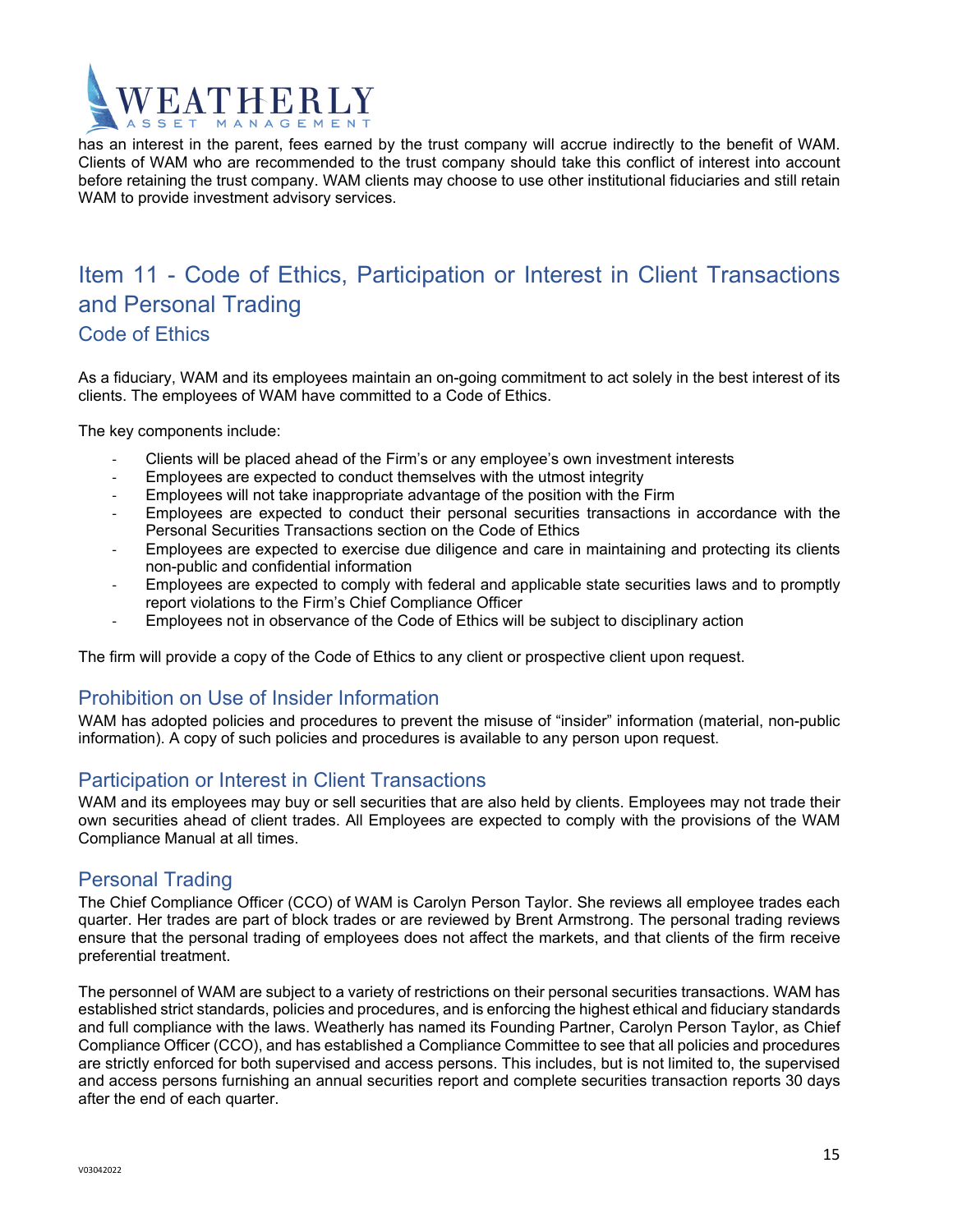

Except in extraordinary circumstances all employees are required to maintain their accounts in WAM's Portfolio Management System or at Fidelity with co-access. The Company prohibits personal trading in a security during any period in which the Firm is actively considering purchasing or selling the security for clients or allocating trades to employees on block trades or in same day trading at a better price than clients', or when clients' orders have not been filled.

Pre-clearance of trades by access persons is required. Access persons shall obtain advance permission from the Chief Compliance Officer for all reportable trades including individual stocks, investing in an initial public offering (IPO) or a private placement. No counter order in a security for an access person will be entered on the same day after a transaction is executed in such security for a client.

If, as a result of intervening circumstances, a client order is entered in the same security on the same day after an order has been executed for an access person, a contemporaneous informal memorandum shall be written on the back of the order ticket noting the intervening facts leading to the subsequent client order (e.g. additional money received after the access person purchase generating a subsequent client purchase; a client's request for cash after an insider sale generating a subsequent client sale).

## Item 12 - Brokerage Practices

#### Best Execution

WAM reviews the execution of trades at each custodian each quarter. The review is documented according to the WAM Compliance Manual. Trading fees charged by the custodians is also reviewed on a quarterly basis. WAM does not receive any portion of the trading fees.

When WAM does not have the authority to determine which broker or dealer shall effect a transaction for a clients' account because the client has a brokerage direction in place, WAM is unable to assure that the client receives best price and execution. In such cases the client's account generally does not join in block trades and may incur higher commissions. In addition, such client is generally precluded from participating in primary and secondary public offerings, when made available to WAM.

WAM uses many brokers in addition to Fidelity. It selects such brokers on the basis of best price (including commissions) and execution capability. Appraisal of a broker's execution capability may include such factors as capital depth, market access, transaction, settlement, and confirmation and account statement practices. WAM reviews brokerage services provided to its clients on a regular basis to assure they receive the best execution.

#### Soft Dollars

WAM utilizes the Wealthscape™ Platform provided by Fidelity. Clients benefit from this as it reduces the firm's overall expenses. The selection of other custodians such as Charles Schwab & Company or NATC as a custodian for clients is not affected by this decision.

WAM receives copies of client materials such as the primary broker's statements, confirmations, and proxy material, in addition to access to such information on-line and via automated feed. If the primary broker were not providing these services, WAM might have to incur additional costs to secure such services for its clients.

When executing any trades, WAM's primary goal is best price and execution. WAM believes the use of "soft dollars" compromises that objective.

In most instances, brokerage will be provided by WAM's primary broker, Fidelity. The primary broker may charge commissions in excess of that which another broker might have charged for the same transaction in recognition of the value of brokerage or research services provided by that broker. These commissions are monitored closely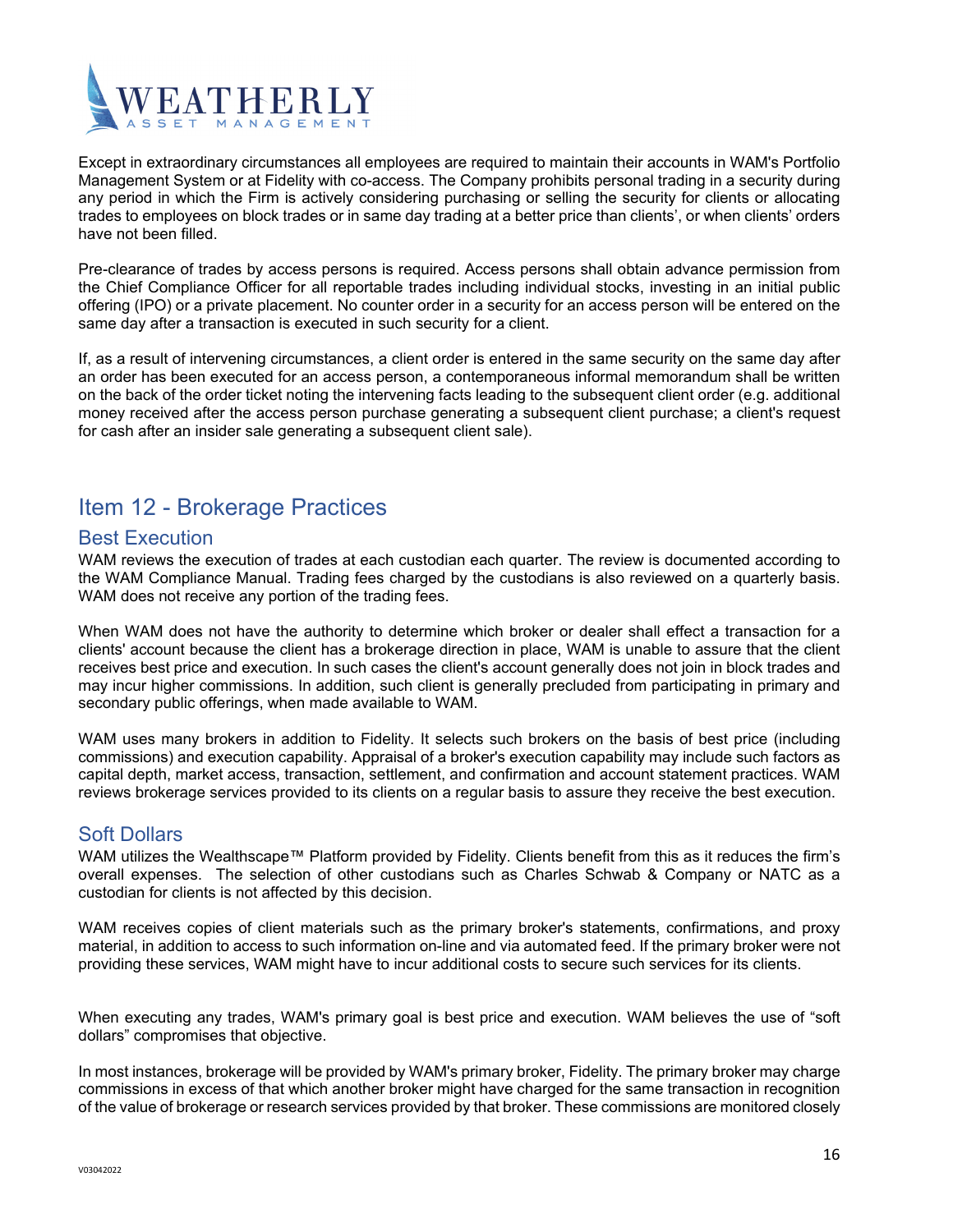

and are at market rates. Among the services provided are analyses and reports regarding securities, securities markets and the economy; published on-line statistical or quotation services, and data processing services used in portfolio research and modeling and allocation of trades among clients' accounts, as well as monitoring clients' investment restrictions is defrayed by broker-dealers with which WAM effects securities transactions.

The nature of the research services provided by the primary broker is supplemental to WAM's research. Research services furnished by a broker through which WAM effects transactions are used to the benefit of all its clients and not solely for the benefit of the particular client whose transactions were effected by the providing broker.

WAM believes that these procedures are reasonable and in compliance with applicable regulatory guidelines. The staff of the Securities and Exchange Commission (SEC) require disclosure that the use of "soft dollars" for payment of goods and services which are used in part for the benefit of clients and in part for the Advisor's internal purposes (so-called "mixed use" allocations) constitutes a potential conflict of interest. All clients are informed that the services provided by such brokers and dealers enhance WAM's capabilities generally and may at times not be used for the benefit of the particular account which paid the brokerage commissions for such services.

#### Selecting Brokerage Firms

WAM does not have any affiliation with product sales firms. Specific custodian recommendations are made to Clients based on their need for such services. WAM recommends custodians based on the proven integrity and financial responsibility of the firm and the best execution of orders at reasonable commission rates.

WAM utilizes brokerage firms and trust companies (qualified custodians), such as Fidelity, Schwab, NATC, and Principal. WAM does not receive fees or commissions from any of these arrangements.

#### Fidelity Investments Custodian Arrangement:

WAM has an arrangement with Fidelity through which Fidelity provides WAM with Fidelity's "platform" services. The platform services include, among others, brokerage, custodial, administrative support, record keeping and related services that are intended to support intermediaries like us in conducting business and in serving the best interests of our clients but that benefit WAM. WAM is not affiliated with Fidelity. Fidelity charges transactions fees for certain no-load mutual funds and brokerage commissions are charged for some fixed income securities transactions. Fidelity enables WAM to obtain many no-load mutual funds without transaction charges and other no-load funds at nominal transaction charges. Fidelity's commission rates are generally considered discounted from customary retail commission rates. However, the commissions and transaction fees charged by Fidelity can be higher or lower than those charged by other custodians and broker-dealers. As part of the arrangement, Fidelity also makes available to WAM, at no additional charge to us, certain research and brokerage services. These research and brokerage services are used by WAM to manage accounts for which we have investment discretion. WAM also receives additional services, which include services that do not directly benefit our clients. As a result of receiving these services for no additional cost, WAM has an incentive to continue to use or expand the use of Fidelity's services, which creates a conflict of interest. WAM examined this conflict when it chose to enter into the relationship with Fidelity and determined that the relationship is in the best interests of our clients. As part of the custodian arrangement, a client may pay a commission/transaction fee that is higher than another qualified broker-dealer might charge to effect the same transaction where WAM determines in good faith that the commission/transaction fee is reasonable in relation to the value of the brokerage and research services received.

#### Order Aggregation

WAM has adopted the following policies and procedures related to the fair allocation of investment opportunities. These policies are designed to help ensure that each client receives fair and equitable treatment in the investment process.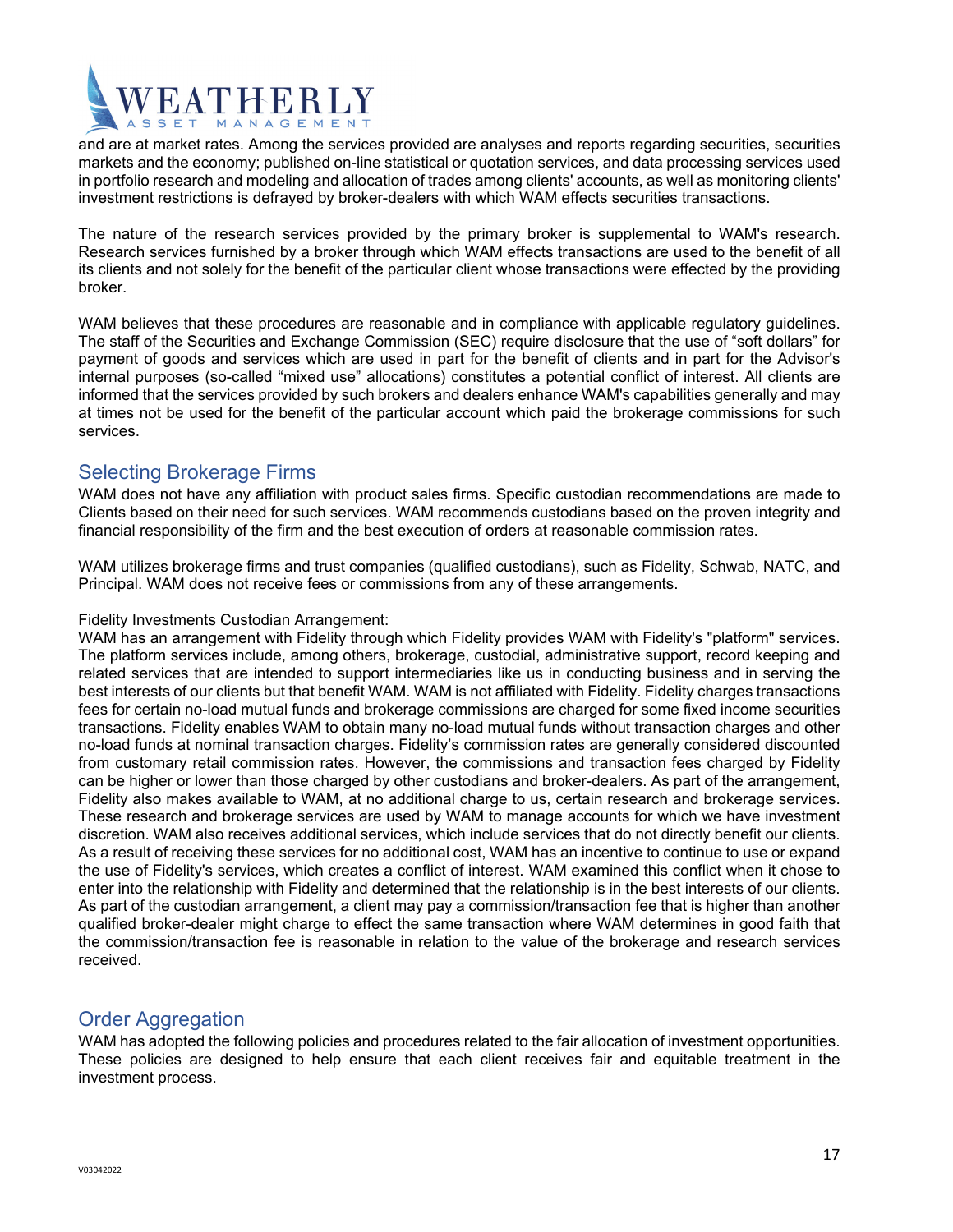# ATHERI

Investment ideas and/or research analyst's recommendations are equally disseminated among all appropriate investment professionals responsible for selecting investments.

Transactions in the same security on behalf of more than one client are aggregated to facilitate best execution and to reduce brokerage commissions and/or other costs.

When orders cannot be aggregated we employ a process that is fair and objective. WAM, in its sole discretion, may elect to combine or "bunch" an order entered for a client with other orders entered for the same security for other clients of WAM to secure certain efficiencies and results with respect to execution, clearance and settlement of such orders.

WAM, in its discretion, may use the average price at which a security is bought or sold when a bunched order is executed at different prices, or when two or more orders from the same security are entered at approximately the same time and are executed at different prices.

In some instances bunching or price averaging may adversely affect the price paid or received by a particular account or the number of shares of a security bought or sold for a particular account.

WAM generally has the authority to determine which broker or dealer shall effect transactions for such accounts and the commission rates at which such transactions are effected. Unless otherwise instructed by clients to execute trades through certain brokers or dealers, WAM will select brokers and dealers to effect transactions in client accounts. When WAM places orders for the purchase or sale of portfolio securities for a client's account, it uses reasonable efforts in seeking best combination of price and execution while selecting

brokers or dealers, including Fidelity, to execute such orders. As an investment advisor, WAM has a fiduciary duty to its clients, so it uses Fidelity as primary broker when the goal of best price and execution is not compromised. In selecting a broker or dealer to execute a particular transaction, WAM need not solicit competitive bids, and shall have no obligation to seek the lowest available commission cost so long as WAM determines that the commission cost is reasonable in relation to the total quality and reliability of the brokerage and research services made available to WAM for the benefit of its clients. WAM regularly reviews the primary broker's commissions to assure they are competitive and meet the best execution standards.

## Item 13 - Review of Accounts

#### Periodic Reviews

WAM reviews client accounts daily. The daily reviews focus on performance, risk levels and diversification. Generally, trading activity is reviewed daily for execution price, trading activity and conflicts of interest.

WAM meets with clients periodically, as requested, to review such clients' accounts and overall investment strategy.

The number of investment advisory accounts supervised by the portfolio manager will vary, depending on the size of particular accounts, activity and liquidity needs of those accounts and the manager's capacity to handle additional accounts. Presently, based on the experience of the portfolio manager, the portfolio managers are not restricting new accounts.

WAM has daily internal controls in place to constantly monitor, verify and reconcile all clients' accounts custodied at a qualified custodian. In addition to our clients receiving monthly statements directly from the custodian, clients receive a quarterly appraisal and performance report from WAM, either by US Mail or electronically via the Client Portal.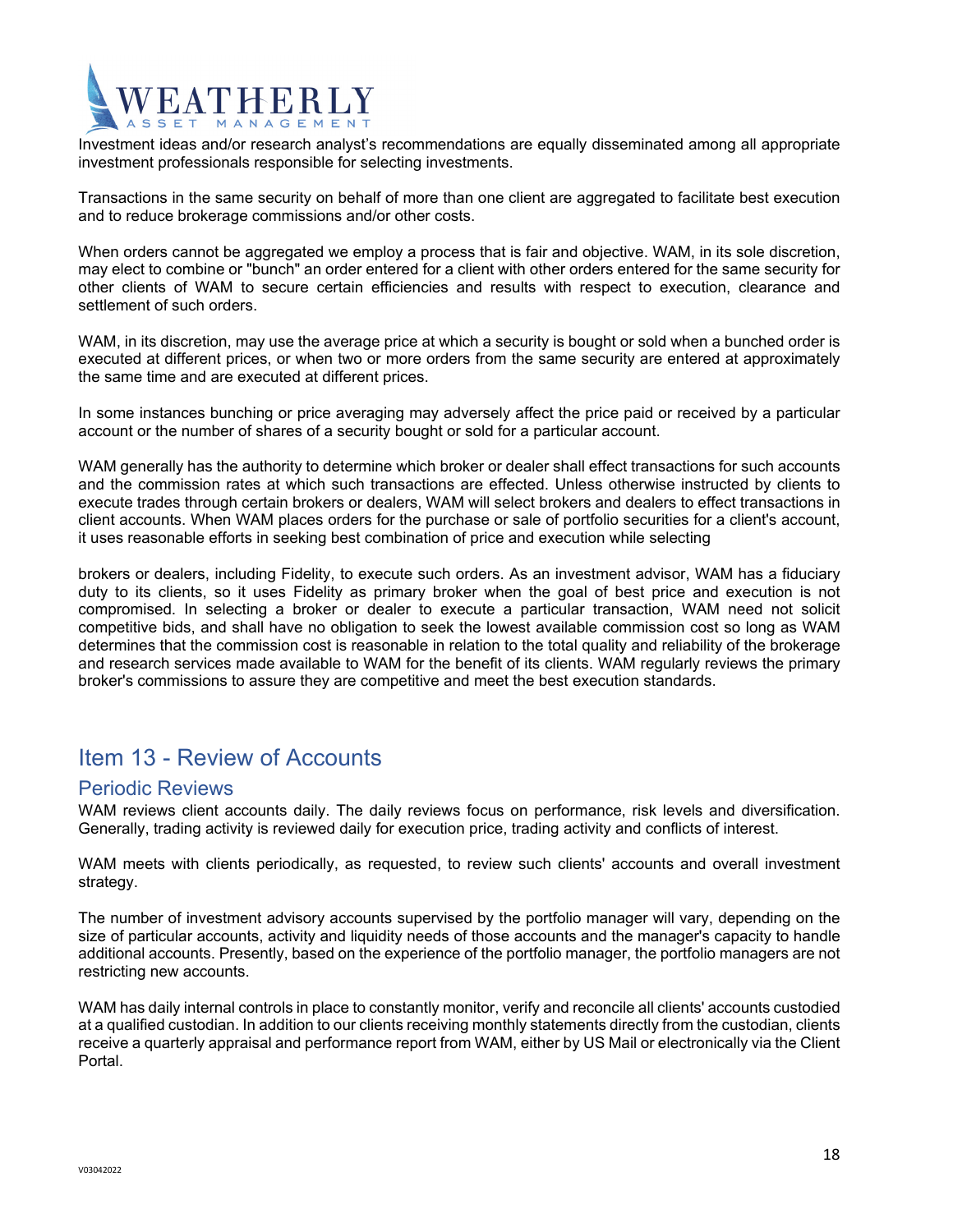

These appraisal reports summarize cash, security positions, activity, and the current performance versus benchmark of each account. Under the amended Rule 206(4)-2 of the Investment Advisors Act of 1940 regarding custody of client funds, WAM suggests, that the client compares the custodial statements and the WAM statements on a regular basis, but also has this suggestion printed on the quarterly appraisal summary page. Under the same Rule WAM has determined we are not subject to the annual surprise audit.

From time to time an error may occur when submitting a trade order on a client's behalf. When this occurs, WAM may place a correcting trade with the broker-dealer which has custody of the account.

Beginning in April of 2016, Fidelity processes trade corrections resulting in a gain or loss through a Trade Correction account held by Weatherly. On a monthly basis, Fidelity sweeps any debit balance in the Trade Correction account to Weatherly's Administrative account. Any credit balance in the Trade Correction account will be swept by Fidelity to a charity on Weatherly's behalf, also on a monthly basis.

If an investment gain results from a correcting trade placed in a non-Fidelity account, the gain will remain in the client's account unless the same error involved other client account(s) that should have received the gain, it is not permissible for you to retain the gain, or we confer with you and you decide to forego the gain (e.g. due to tax reasons). If the gain does not remain in your account the custodian may donate the amount of any gain to charity.

If a loss occurs from a correcting trade placed in a non-Fidelity client account, WAM will pay for the loss out of its Administrative account. The custodian may maintain the loss or gain if it is under \$100.00 to minimize and offset its administrative time and expenses. Generally, if related trade errors result in both gains and losses in your account, they may be netted.

WAM also provides Financial Plans utilizing a combination of average returns and Monte Carlo depending on the client's unique situation. These plans are reviewed periodically or if the client experiences any major life changes or needs that would trigger a change in the assumptions and outcome.

#### Review Triggers

Other conditions that may trigger a review are changes in the tax laws, new investment information, and changes in a client's own situation.

#### Regular Reports

Account reviewers are members of the firm's Investment Committee. They are instructed to consider the client's current security positions and the likelihood that the performance of each security will contribute to the investment objectives of the client.

Clients receive quarterly appraisals and letters. Most clients have reviews three to four times a year in person, via phone or e-mail, depending on their preference. Some clients receive updated Financial Plans and progress towards meeting their objectives.

## Item 14 - Client Referrals and Other Compensation

From time to time, WAM recommends Fidelity to serve as a client's custodian. While there is no direct linkage between the investment advice given to the client and WAM's participation in the Fidelity program, economic benefits are received by us which would not be received if we did not give investment advice to clients. These benefits do not depend on the amount of transactions directed by WAM to Fidelity. These benefits include: A dedicated trading desk that services Fidelity participants exclusively, a dedicated service group and an account services manager dedicated to our clients' accounts, access to a real time order matching system, ability to "block" client trades, electronic download of trades, balances and positions in Fidelity's portfolio management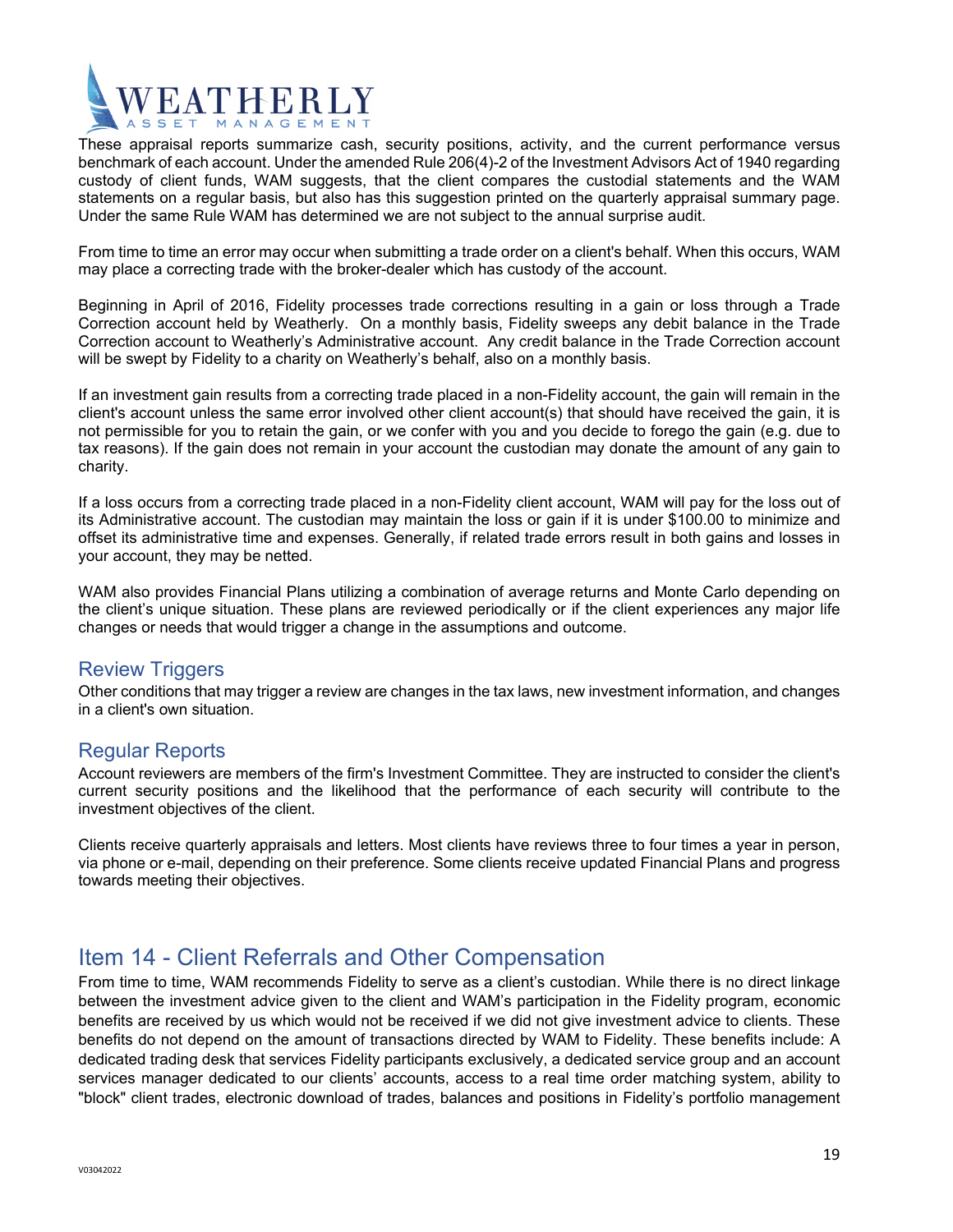

software, duplicate and batched client statements, confirmations and year-end summaries, the ability to have advisory fees directly debited from client accounts (in accordance with federal and state requirements), availability of third party research and technology, a quarterly newsletter, access to Fidelity mutual funds, and access to over 3,000 mutual funds not affiliated with Fidelity.

While WAM endeavors at all times to put the interest of our clients first as part of our fiduciary duty, clients should be aware that the receipt of these benefits creates a conflict of interest, as it gives us an incentive to recommend Fidelity above other custodians. To address this conflict, WAM performs due diligence on all custodians we recommend and we will only recommend the ones we believe can provide the best services to our clients.

#### Incoming Referrals

WAM has been fortunate to receive many client referrals over the years. The referrals come from current clients, estate planning attorneys, accountants, employees, personal friends of employees and other similar sources. The firm does not compensate referring parties for these referrals. An appreciative letter thanking for the referral is generally e-mailed or mailed to the source of the referral.

WAM participates in the Fidelity Wealth Advisor Solutions® Program (the "WAS® Program"), through which WAM receives referrals from Fidelity Personal and Workplace Advisors LLC (FPWA), a registered investment adviser and Fidelity Investments company. WAM is independent and not affiliated with FPWA or any Fidelity Investments company. FPWA does not supervise or control WAM, and FPWA has no responsibility or oversight for WAM's provision of investment management or other advisory services.

Under the WAS® Program, FPWA acts as a solicitor for WAM, and WAM pays referral fees to FPWA for each referral received based on WAM's assets under management attributable to each client referred by FPWA or members of each client's household. The WAS® Program is designed to help investors find an independent investment advisor, and any referral from FPWA to WAM does not constitute a recommendation or endorsement by FPWA of WAM's particular investment management services or strategies.

More specifically, as of April 1, 2017, WAM pays the following amounts to FPWA for referrals: the sum of (i) an annual percentage of 0.10% of any and all assets in client accounts where such assets are identified as "fixed income" assets by FPWA and (ii) an annual percentage of 0.25% of all other assets held in client accounts. In addition, as of April 1, 2021, WAM has agreed to pay FPWA an annual program fee of \$50,000 to participate in the WAS® Program. These referral fees are paid by WAM and not the client.

To receive referrals from the WAS® Program, WAM must meet certain minimum participation criteria, but Advisor may have been selected for participation in the WAS® Program as a result of its other business relationships with FPWA and its affiliates, including Fidelity Brokerage Services, LLC ("FBS").

As a result of its participation in the WAS<sup>®</sup> Program, WAM may have a potential conflict of interest with respect to its decision to use certain affiliates of FPWA, including FBS, for execution, custody and clearing for certain client accounts, and Advisor may have a potential incentive to suggest the use of FBS and its affiliates to its advisory clients, whether or not those clients were referred to WAM as part of the WAS® Program.

Under an agreement with FPWA, WAM has agreed that Advisor will not charge clients more than the standard range of advisory fees disclosed in its Form ADV 2A Brochure to cover solicitation fees paid to FPWA as part of the WAS® Program.

Pursuant to these arrangements, WAM has agreed not to solicit clients to transfer their brokerage accounts from affiliates of FPWA or establish brokerage accounts at other custodians for referred clients other than when WAM's fiduciary duties would so require, and Advisor has agreed to pay FPWA a one-time fee equal to 0.75% of the assets in a client account that is transferred from FPWA's affiliates to another custodian; therefore, WAM may have an incentive to suggest that referred clients and their household members maintain custody of their accounts with affiliates of FPWA. However, participation in the WAS® Program does not limit WAM's duty to select brokers on the basis of best execution.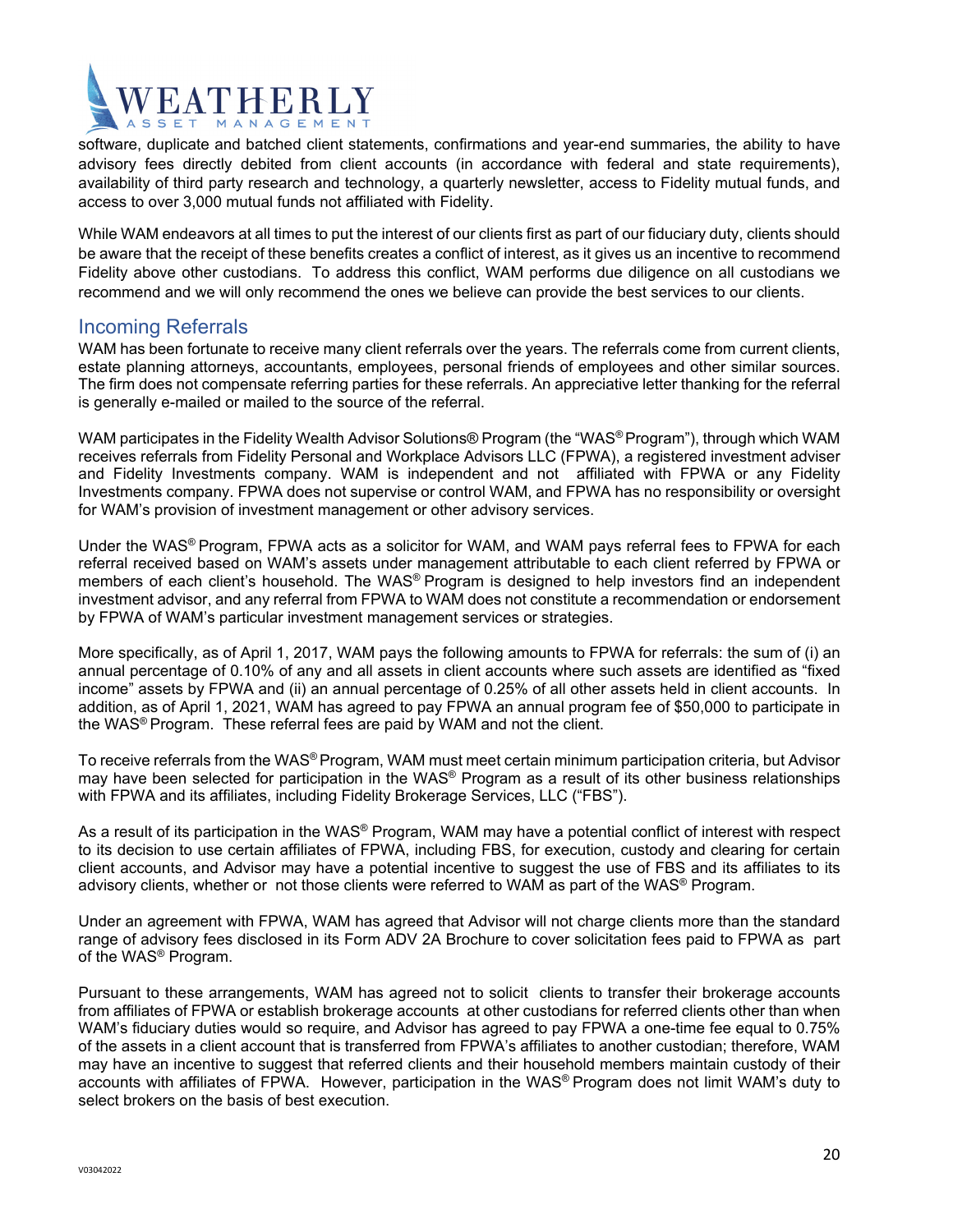

#### Referrals Out

As stated prior, WAM does not accept referral fees or any form of remuneration from other professionals when a prospect or client is referred to them.

## Item 15 - Custody

#### Account Statements and Performance Reports

WAM does not act as custodian of its clients' assets and all clients' assets are held at a number of Custodians/Broker Dealers. However, WAM is deemed to have constructive custody of the assets in accounts where the client has given WAM written authority to instruct the client's custodian to transfer account assets to a third party designated by the client. To that end, WAM lists the assets and number of clients in Form ADV Part 1, Item 9. In addition, WAM relies on the no-action letter the SEC issued to the Investment Adviser Association in February 2017 and therefore does not obtain a surprise audit on those assets.

Confirmations are sent to customers either electronically or via mail by the Custodian/Broker Dealer on the next business day following the execution of a transaction for a customer's account by the primary broker or custodial bank.

Monthly statements are sent by the primary broker or custodial bank to each client with details of trading activity and positions and cash as of month end. Clients should carefully review the monthly statements from the Custodian and call WAM if they have any questions at all regarding these statements. Reports are also furnished to clients on a quarterly basis by WAM summarizing security positions and the current status of an account, including performance. Clients should compare these statements with the appropriate Custodial statements to ensure there are no differences in the Portfolio, and call WAM with questions on discrepancies.

If a client has chosen a custodian bank to hold assets in an account under the management of WAM the client shall pay the custodian's fees and charges including fees for "sweeping" cash into money market mutual funds or other pooled investments managed by the custodian. Under such circumstances, the custodian shall be solely responsible for the investments in such "sweep" accounts.

### Item 16 - Investment Discretion

#### Discretionary Authority for Trading

Unless otherwise provided through written agreement, WAM exercises full trading discretion when placing trades.

Pursuant to the investment advisory agreements executed by its clients, WAM has the authority to determine, consistent with its clients' investment objectives, policies and restrictions, which securities and the total amount of securities that are to be bought or sold for its clients' account. The client's guidelines in the Investment Advisory Agreement place certain limitations on the securities or the amount of securities to be bought or sold for a particular account. Purchases and sales must be suitable for a particular client. Additional limitations may be imposed as a result of specific instructions received from a client. Such authority is also exercised by WAM in its capacity as general partner. WAM generally has the authority to determine which broker or dealer shall effect transactions for such accounts and the commission rates at which such transactions are effected.

Unless otherwise instructed by clients to execute trades through certain brokers or dealers, WAM will select brokers and dealers to effect transactions in client accounts.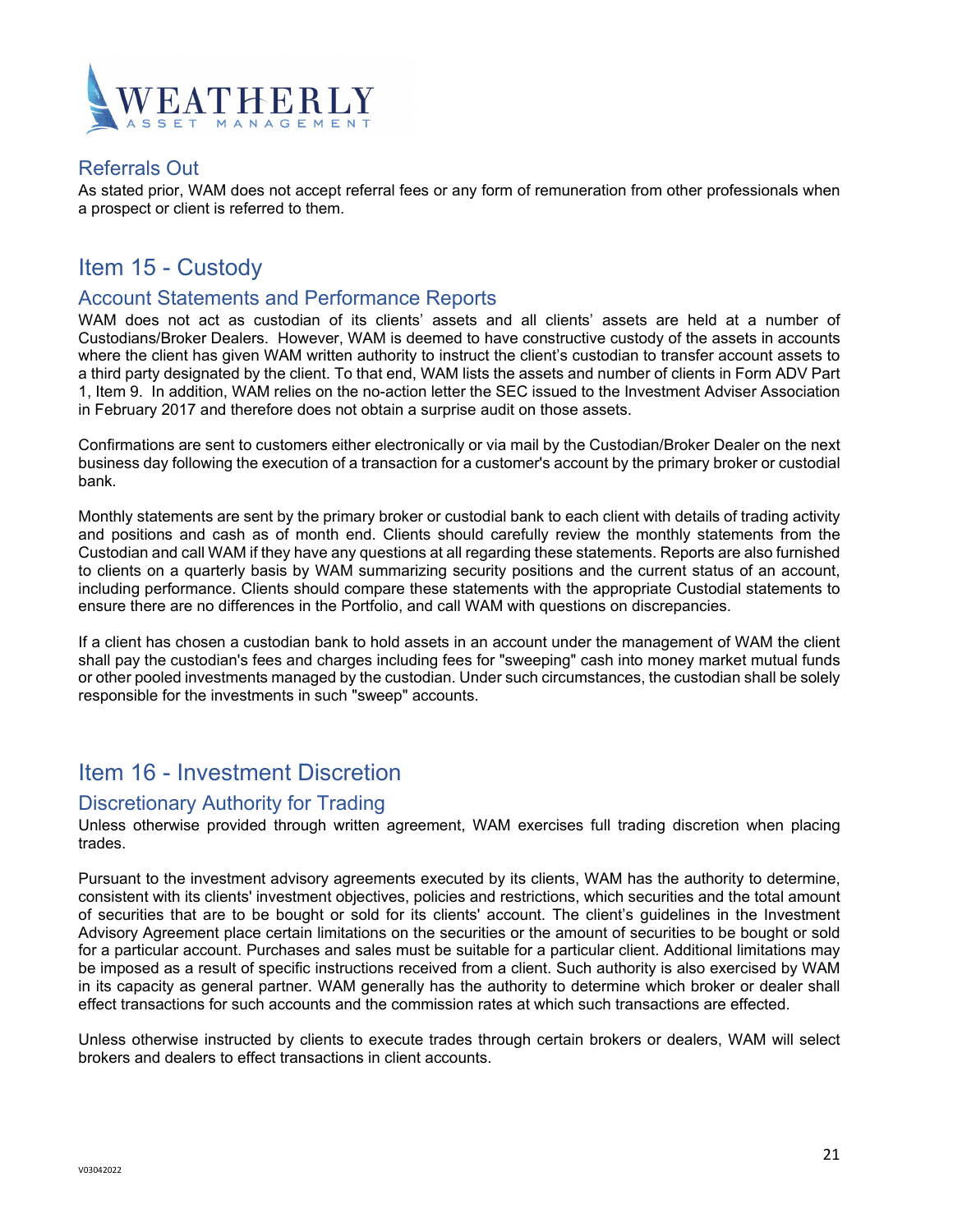

When WAM places orders for the purchase or sale of portfolio securities for a client's account, it uses reasonable efforts in seeking best combination of price and execution while selecting brokers or dealers, including Fidelity, to execute such orders. As an investment advisor, WAM has a fiduciary duty to its clients, so it uses Fidelity as primary broker when the goal of best price and execution is not compromised. In selecting a broker or dealer to execute a particular transaction, WAM need not solicit competitive bids, and shall have no obligation to seek the lowest available commission cost so long as WAM determines that the commission cost is reasonable in relation to the total quality and reliability of the brokerage and research services made available to WAM for the benefit of its clients.

WAM regularly reviews the primary broker's commissions to assure they are competitive and meet the best execution standards. In most instances, brokerage will be provided by WAM's primary broker, Fidelity. The primary broker may charge commissions in excess of that which another broker might have charged for the same transaction in recognition of the value of brokerage or research services provided by that broker. These commissions are monitored closely and are at market rates. Among the services provided are analyses and reports regarding securities, securities markets and the economy; published on-line statistical or quotation services, and data processing services used in portfolio research and modeling and allocation of trades among clients' accounts, as well as monitoring clients' investment restrictions is defrayed by broker-dealers with which WAM effects securities transactions.

WAM uses many brokers in addition to Fidelity. It selects such brokers on the basis of best price (including commissions) and execution capability. Appraisal of a broker's execution capability may include such factors as capital depth, market access, transaction, settlement, and confirmation and account statement practices. WAM reviews brokerage services provided to its clients on a regular basis with the primary goal of best price and execution.

All the investment decisions for client accounts of WAM are made by Carolyn Person Taylor and the WAM Investment Committee. The timing of the implementation of such decisions and the suitability of such decisions for a particular account, in light of its investment objectives, policies and restrictions and, occasionally, the decision to purchase or sell a particular security within an industry or sector on which the Investment Committee has focused, is determined by the portfolio manager assigned to such account. Once the accounts are identified which will participate in an investment, the portfolio manager directs the execution of orders for such account activity by aggregating such orders in a block trade in order to achieve efficiency of execution and best price and then allocates the investment position among participating client accounts. WAM has established investment allocation procedures designed to fairly and equitably distribute the block allocations among its client accounts. Difference in the timing of the implementation of investment advice of the Investment Committee by portfolio managers and between client accounts resulting from certain client requirements that all or a portion of their account's brokerage be directed to particular brokers may result in WAM's inability to fully aggregate and block trade all clients' orders. The foregoing factors over time may result in differences in performance of client accounts with comparable investment objectives and portfolio profiles.

WAM believes that such allocation is reasonable and in compliance with applicable regulatory guidelines. The staff of the Securities and Exchange Commission (SEC) requires disclosure that the use of "soft dollars" for payment of goods and services which are used in part for the benefit of clients and in part for the Advisor's internal purposes (so-called "mixed use" allocations) constitutes a potential conflict of interest.

WAM receives copies of client materials such as the primary broker's statements, confirmations, and proxy material, in addition to access to such information on-line and via automated feed. If the primary broker were not providing these services, WAM might have to incur additional costs to secure such services for its clients.

When WAM does not have the authority to determine which broker or dealer shall effect a transaction for a clients' account because the client has a brokerage direction in place, WAM is unable to assure that the client receives best price and execution. In such cases the client's account generally does not join in block trades and may incur higher commissions. In addition, such client is generally precluded from participating in primary and secondary public offerings, when made available to WAM.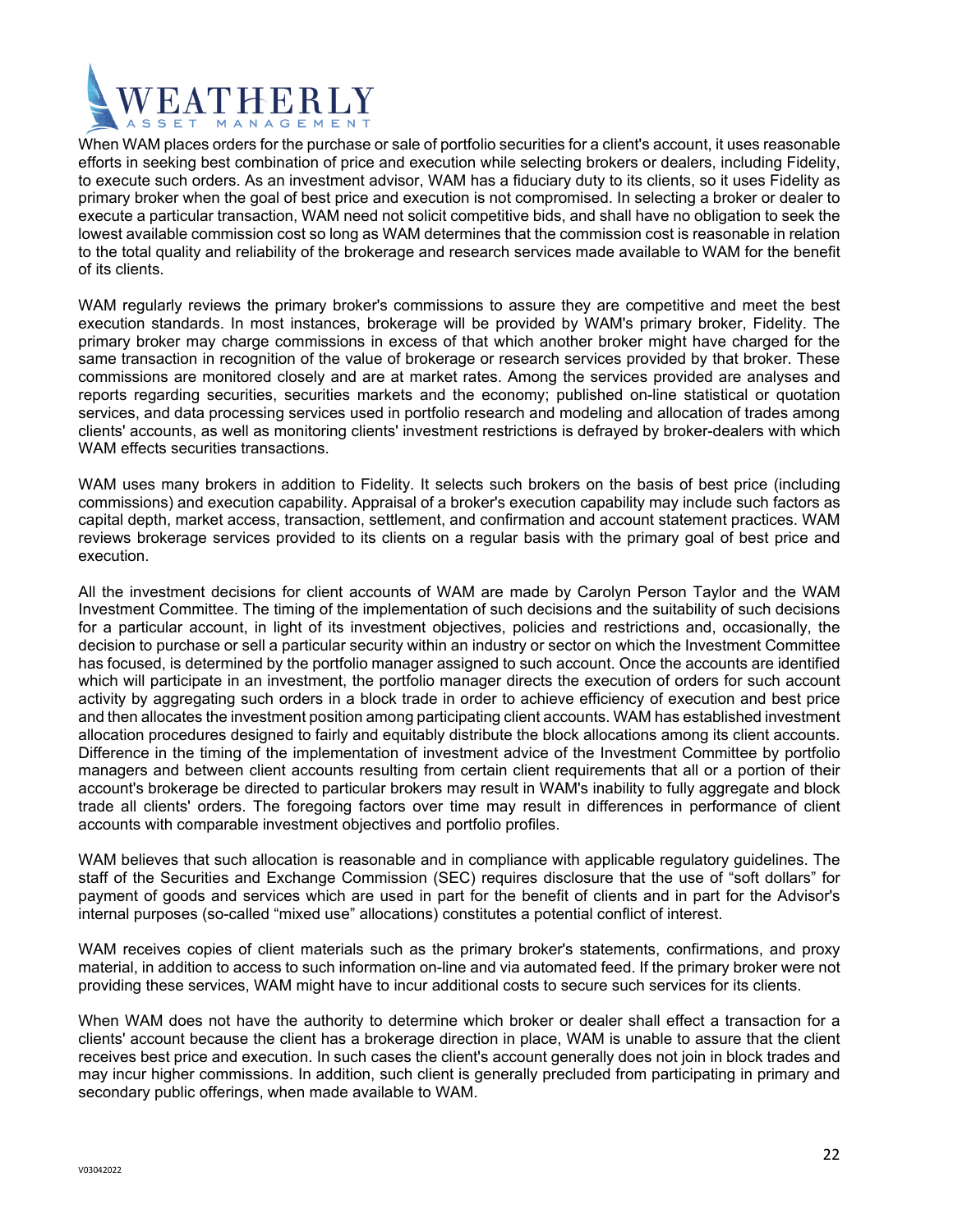

Subject to firm restrictions dealing with prudence, conflicts of interest and compliance with securities laws and regulations, purchases and sales for advisory accounts for which WAM exercises trading discretion is based upon the judgment of the individual portfolio manager supervising the account who is encouraged to utilize methods with which such manager has been successful.

Depending upon a client's goals, investment objectives and time horizon, WAM may, in accordance with the IAA, make investments on margin, primarily for a client's convenience and liquidity issues.

#### Limited Power of Attorney

A limited power of attorney is a trading authorization for this purpose. Clients sign a limited power of attorney so that WAM may execute discretionary trades.

### Item 17 - Voting Client Securities

#### Proxy Votes

Clients with WAM have the ability to choose whether they would like to vote their proxies for themselves or have WAM vote the proxies for them. This is normally chosen at the time of opening a new account, but may be changed at a later date as well.

If the client chooses to have WAM vote the proxies, the physical proxy or e-mail and any related material will be sent to Weatherly any time there is a voting or annual report.

On a weekly basis, all proxies are reviewed and voted for that week's deadline and checked by Carolyn Taylor or Brent Armstrong. All proxies must be voted at least one day prior to the meeting date of the shareholder meeting unless otherwise specified on the proxy.

If any shareholder meetings are scheduled for the next day, all of those proxies are given to Carolyn Taylor to review the proposals and determine how the proxies will be voted (see Proxy Voting Policy). All proxy material received via email is reviewed in the same manner and emailed to Carolyn Taylor to indicate how the proxy should be voted. Electronic copies of proxies should be requested via the website below on all securities voted if not already received via email.

Once all proxy material is reviewed it is voted in a way consistent with Weatherly's Proxy Voting Policy which is available upon request. The proxies are then voted as indicated by Carolyn Taylor via the web site, www.proxyvote.com, or (800) 603-2119. All votes are logged via the web site and recorded online. The person voting the proxy inputs their email at the end of indicating how the votes are recorded so that they are sent an electronic copy for tracking purposes. All emails of proxies that have been voted for the year are retained on the server for retrieval and confirmation of how the proxies were voted.

In addition to receiving an electronic confirmation of the proxies voted, Weatherly keeps an ongoing log of the securities that we vote for our clients. Every security is put into the log, along with the date voted, how the security was voted, when the proxy is received, and the date of the meeting.

All physical copies of the proxies are kept in their respective folder in WAM's research filling. Annual reports are recycled as this information is available online or via Bloomberg for each public security voted.

If for some reason a proxy was received late or not voted, we are maintaining a list of these securities separately in an excel spreadsheet so that we have an ongoing record of the missed proxies.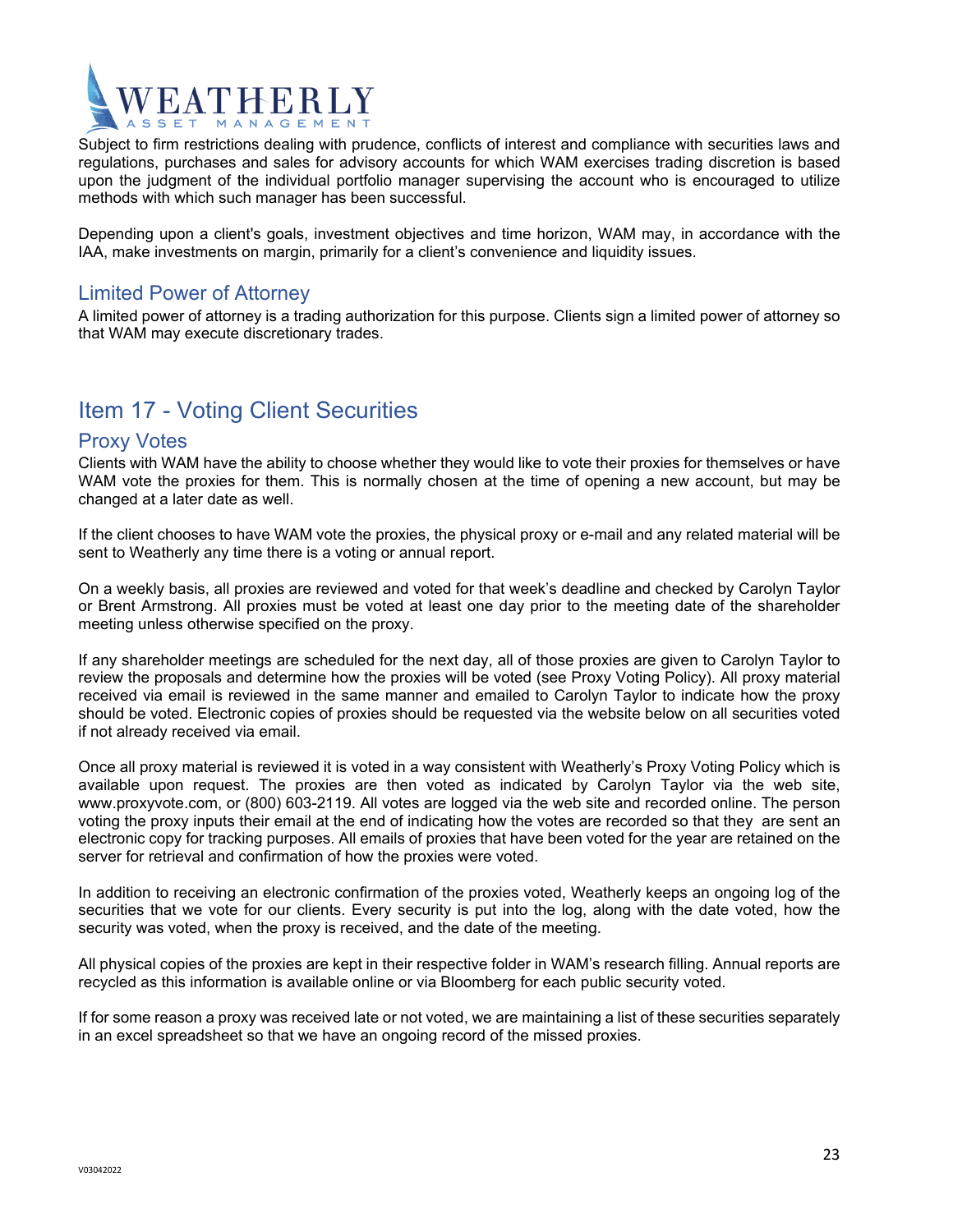

### Item 18 - Financial Information

#### Financial Condition

WAM does not have any financial impairment that will preclude the firm from meeting contractual commitments to clients.

A balance sheet is not required by regulatory authorities because WAM:

- ‐ Does not serve as a custodian for client funds or securities
- Does not require prepayment of fees of more than \$1,200 per client, and six months or more in advance
- ‐ Does not have a financial condition or commitment that impairs its ability to meet contractual and fiduciary obligations to its clients
- The Firm has never been the subject of a bankruptcy proceeding

## Item 19 - Registration

WAM is registered with the SEC and does notice filings in a number of States.

*The following items are provided as supplemental information.* 

## Item 20 - Business Continuity Plan

#### **General**

WAM has a Business Continuity Plan in place that provides detailed steps to mitigate and recover from the loss of office space, communications, services or key people. WAM has utilized and tested many parts of this plan during power outages, fires and other natural disasters.

#### **Disasters**

The Business Continuity Plan covers pandemics, natural disasters such as snow storms, hurricanes, tornados, and flooding. The Plan covers man-made disasters such as loss of electrical power, loss of water pressure, fire, bomb threat, nuclear emergency, chemical event, biological event, T-1 communications line outage, Internet outage, railway accident and aircraft accident. Electronic files are backed up daily and archived offsite.

#### Alternate Offices

Alternate offices are identified to support ongoing operations in the event the main office is unavailable. It is our intention to contact all clients within five days of a disaster that dictates moving our office to an alternate location. Our website would be updated with notice/status as soon as possible.

#### Loss of Key Personnel

WAM has a Succession Plan in the event of the key partners' serious disability or death.